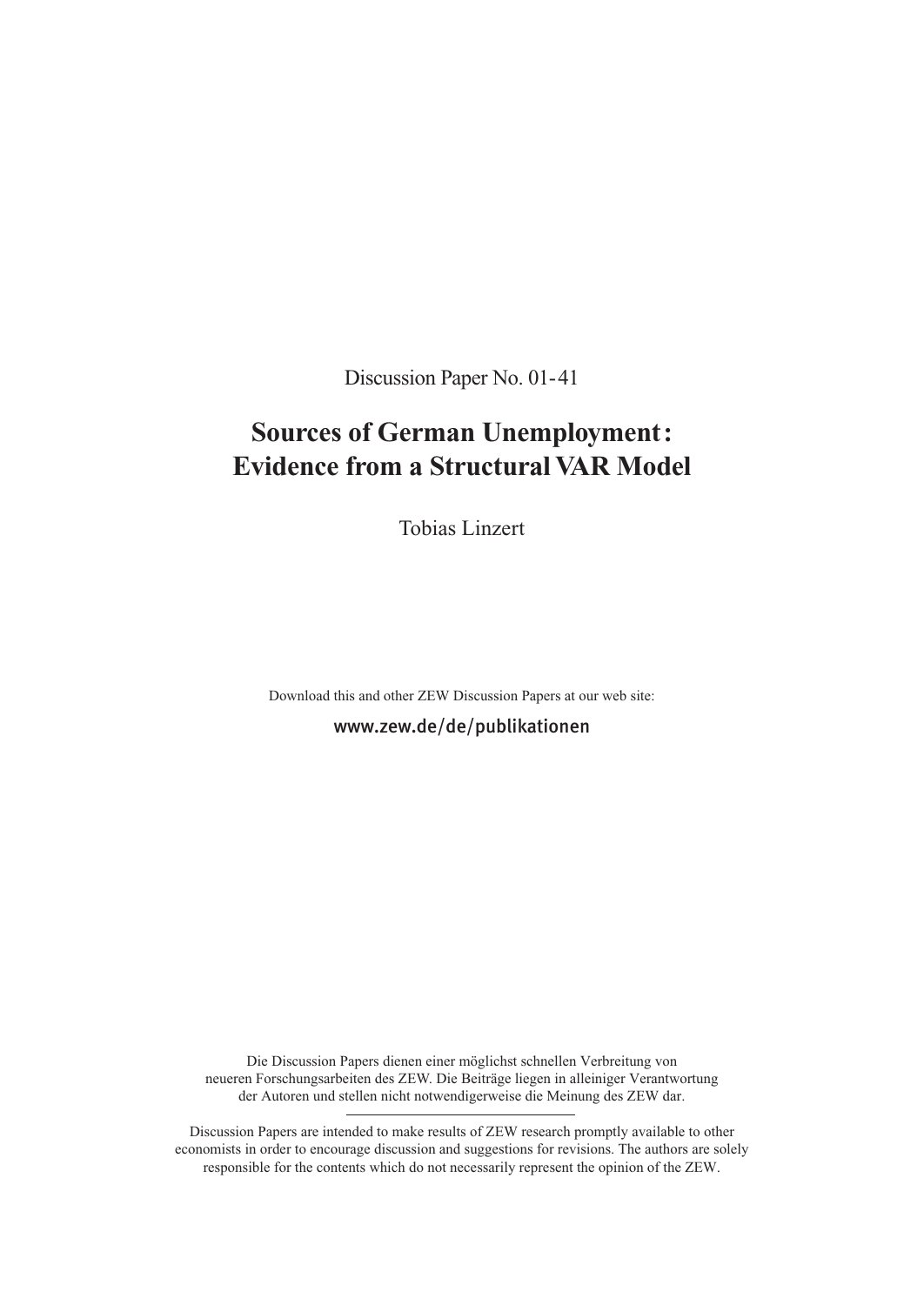#### **Non-Technical Summary**

The problem of high and persistent unemployment belongs doubtlessly to one of the most debated economic issues in Germany. The unfavorable evolution of the German unemployment rate is quite striking. After a period of negligible unemployment in the 1960s and the beginning of the 1970s, the unemployment rate more or less trended upward ever since. This paper addresses the question what role macroeconomic shocks play in explaining the historical record of the unemployment rate.

Starting point of the present analysis is a small macroeconomic model as introduced by Dolado and Jimeno (1997). The objective of the model is to determine the shocks that might affect the labor market equilibrium. In particular, the model is solved as to express the variables productivity, real wage, prices, employment and unemployment solely in terms of shocks to technology, wages, prices, aggregate demand and labor supply.

The empirical part of the present paper is devoted to reveal the impact of the above mentioned shocks on unemployment as well as their relative importance in explaining the unemployment rate. A structural VAR model is estimated using data from 1969:1 to 1998:4 to relate the shocks to the evolution of unemployment. Since the German data has been found to be cointegrated, it is possible to incorporate the additional information gained from the long run relationships. Thus, two identification problems are solved in this paper. First, the cointegrating vectors are identified and interpreted as long run economic equilibria. Second, using the residuals from the error correction estimation, the structural VAR is identified exploiting the restrictions derived from the macroeconomic model.

The results indicate that two economically meaningful long run equilibria exist in the data, namely a labor demand and a wage setting scheme. The dynamics of the model are displayed by means of impulse response functions and the forecast error variance decomposition. Technology and wage shocks were found to exhibit only short run effects on unemployment. A demand shock displays the expected effect as unemployment is significantly lowered in the short/medium run while the effect vanishes in the long run. A shock to labor supply significantly increases unemployment over a horizon up to three years. Price shocks exhibit the most persistent effect on unemployment with unemployment returning to its pre-shock level after 6 years. The forecast error variance is mainly explained by labor supply, price and demand shocks.

Although macroeconomic shocks may very well account for rising unemployment and its persistence, the analysis also points to open questions. While the responses of the unemployment rate to the shocks under study seem economically plausible, the stylized fact of differences in the unemployment rate across regions and demographic groups in Germany are hard to reconcile with a pure macro-based explanation.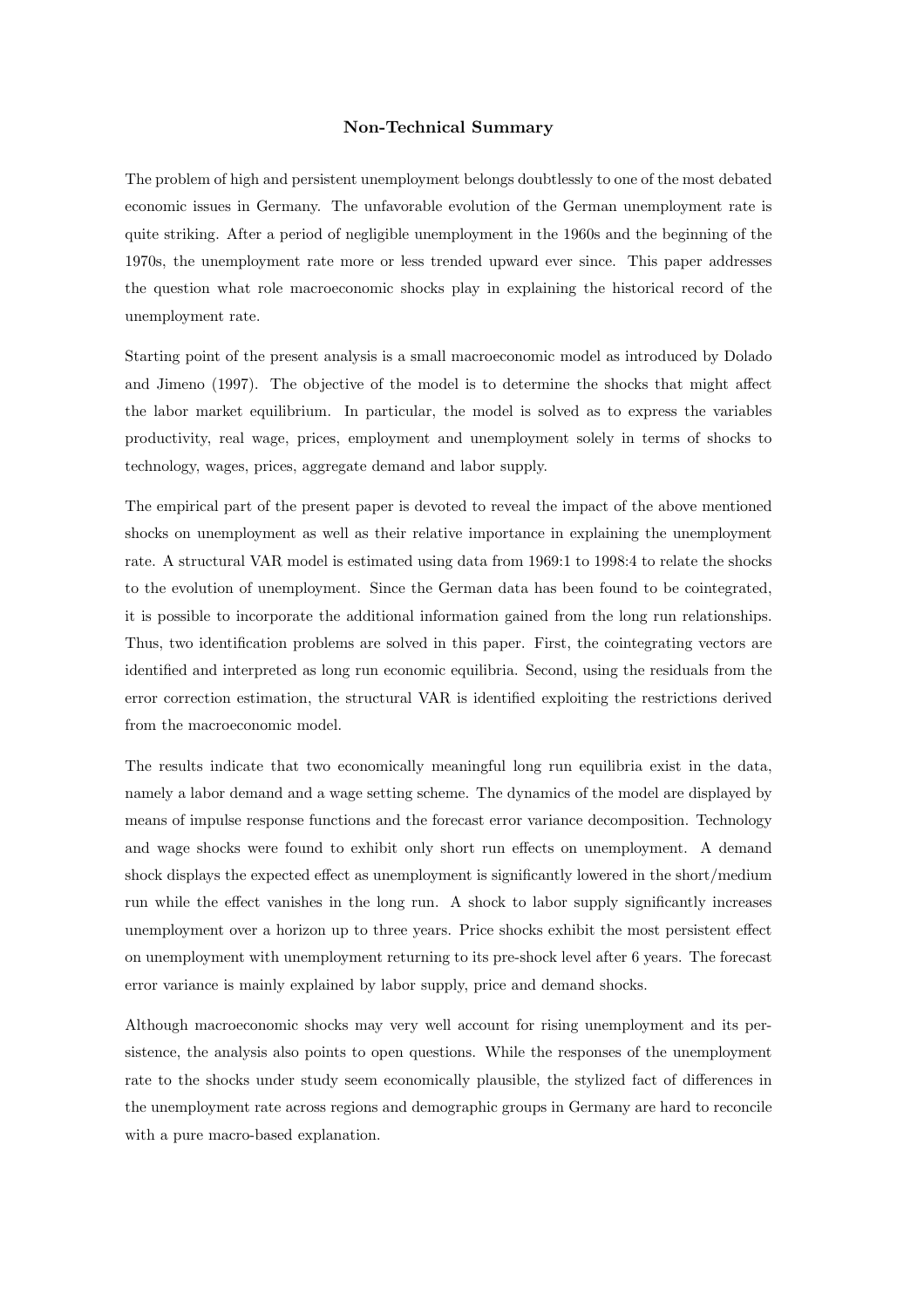# **Sources of German Unemployment: Evidence from a Structural VAR model**

**Tobias Linzert**∗

Institute of Applied Macroeconomics Department of Economics Johann Wolfgang Goethe-University Frankfurt/Main

#### **Abstract**

This paper analyzes the dynamic effects of different macroeconomic shocks on unemployment in Germany. In a first step, a cointegration analysis of productivity, prices, real wages, employment, and the unemployment rate reveals two long run relationships, interpreted as a labor demand and a wage setting scheme. Secondly, a structural VAR model is identified using the restrictions suggested by a single macroeconomic model. The impulse response analysis and the forecast error variance decomposition display that price, demand, and labor supply shocks affect unemployment significantly in the short/medium run. Interestingly, however, wage and technology shocks do not seem to play a dominant role.

**Keywords:** Unemployment, Structural VAR, Cointegration **JEL classification:** J60, E24

<sup>∗</sup> University of Frankfurt, Department of Economics, Mertonstr. 17, D-60054 Frankfurt am Main. Email: linzert@wiwi.uni-frankfurt.de. I thank Jörg Breitung for numerous helpful comments and support. I am also grateful to Helmut Lütkepohl, Christian Müller, Dieter Nautz, and Carsten<br>Trenkler for their suggestions.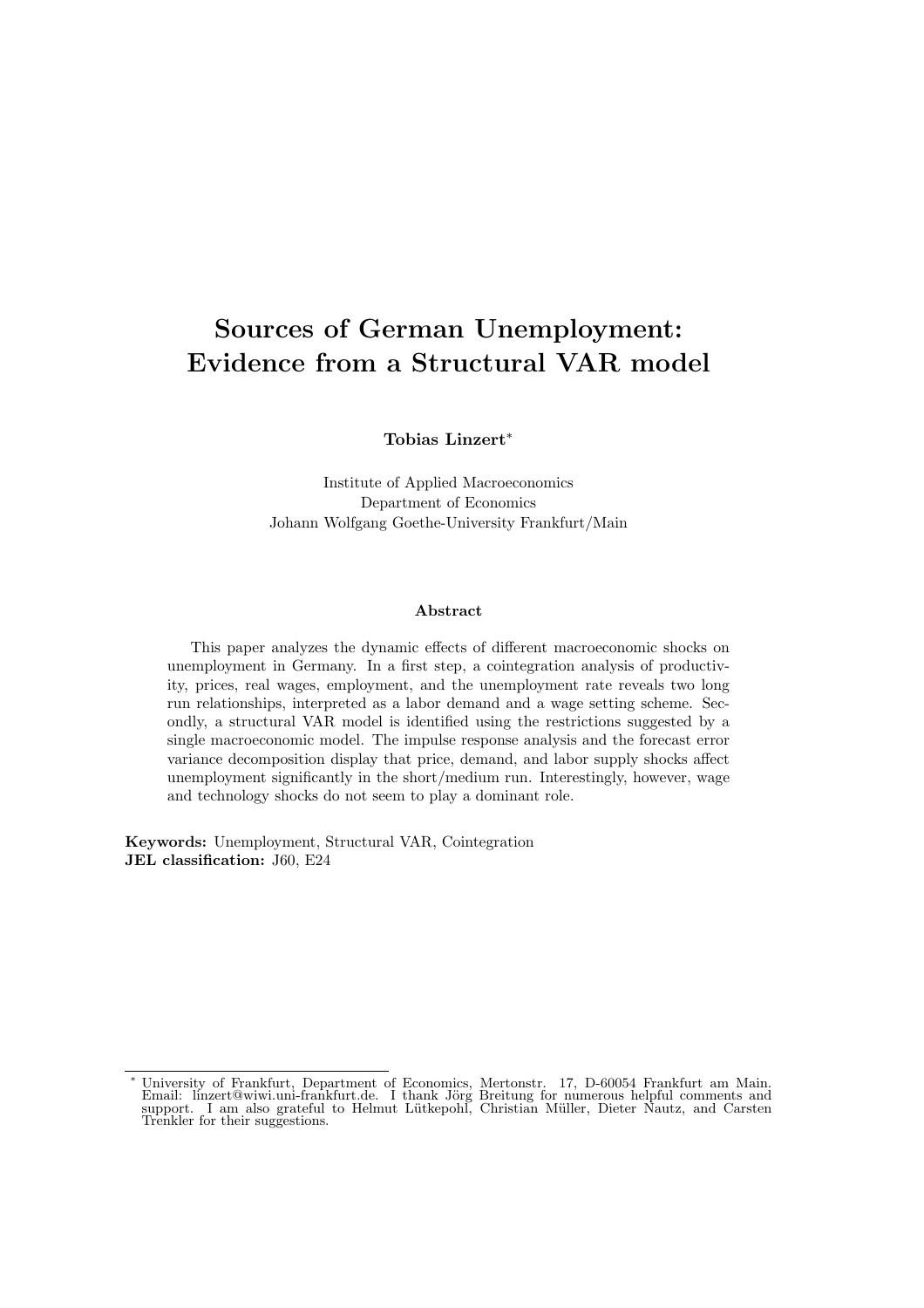### **1 Introduction**

In Germany, the unemployment rate is one of the most discussed economic indicator and its development is followed with great attention by the media and the public. The particularly high interest in the unemployment problem stems from persistent labor market slack in Germany. In fact, unemployment rose since the early 1970s reaching a historical record of almost 12% in 1998. In contrast, the US unemployment rate follows a rather cyclical pattern, i.e. unemployment more or less fluctuates around a non-zero mean. It seems that a thorough understanding of the dynamics of unemployment is important to draw the appropriate conclusions for economic policy. To that aim, this paper investigates the dynamics of unemployment and tries to shed more light on the possible sources of high and persistent unemployment in Germany.

After the oil price shocks and the productivity slowdown in the 1970s the importance of shocks for the labor market is widely acknowledged.<sup>1</sup> In that sense, macroeconomic shocks propagated in the labor market may be part of an explanation for rising unemployment in Germany (Blanchard and Wolfers, 2000). The objective of the present study is, therefore, to analyze the impact of shocks to technology, wages, prices, aggregate demand, and labor supply on unemployment and their relative importance for the rise in the unemployment rate. The natural framework to investigate the role of shocks to the labor market and their possible persistence is a structural VAR model.<sup>2</sup> The structural VAR approach is particularly suited to account explicitly for the contemporaneous interactions among the variables. Unlike the traditional VAR framework, a corresponding structural VAR uses restrictions from a macroeconomic model to give a distinct behavioral interpretation to the dynamics of the system. Therefore, the structural VAR allows to examine how certain macroeconomic shocks are propagated in the economy.

The present analysis builds on Dolado and Jimeno (1997) who estimated a structural VAR for the Spanish economy. Despite the common theoretical setup, the empirical part of this paper differs in an important aspect. Whereas Dolado and Jimeno (1997) did not find any long run relationships in the Spanish data and, thus, estimated a structural VAR in first differences, the relevant macroeconomic variables, i.e. productivity, prices, real wages, employment, and unemployment are cointegrated in Germany. In line with earlier findings by Carstensen and Hansen (2000) for West-Germany, there are two cointegration relations identified as a labor demand and a wage setting scheme. Consequently, one has to estimate an error correction

<sup>&</sup>lt;sup>1</sup> See Lindbeck (1992) and Bean (1994) for surveys on the theory of unemployment and the role of shocks for the labor market.

<sup>&</sup>lt;sup>2</sup> See Bernanke (1986), Blanchard and Watson (1986) or Blanchard and Quah (1989) for early applications of the structural VAR method.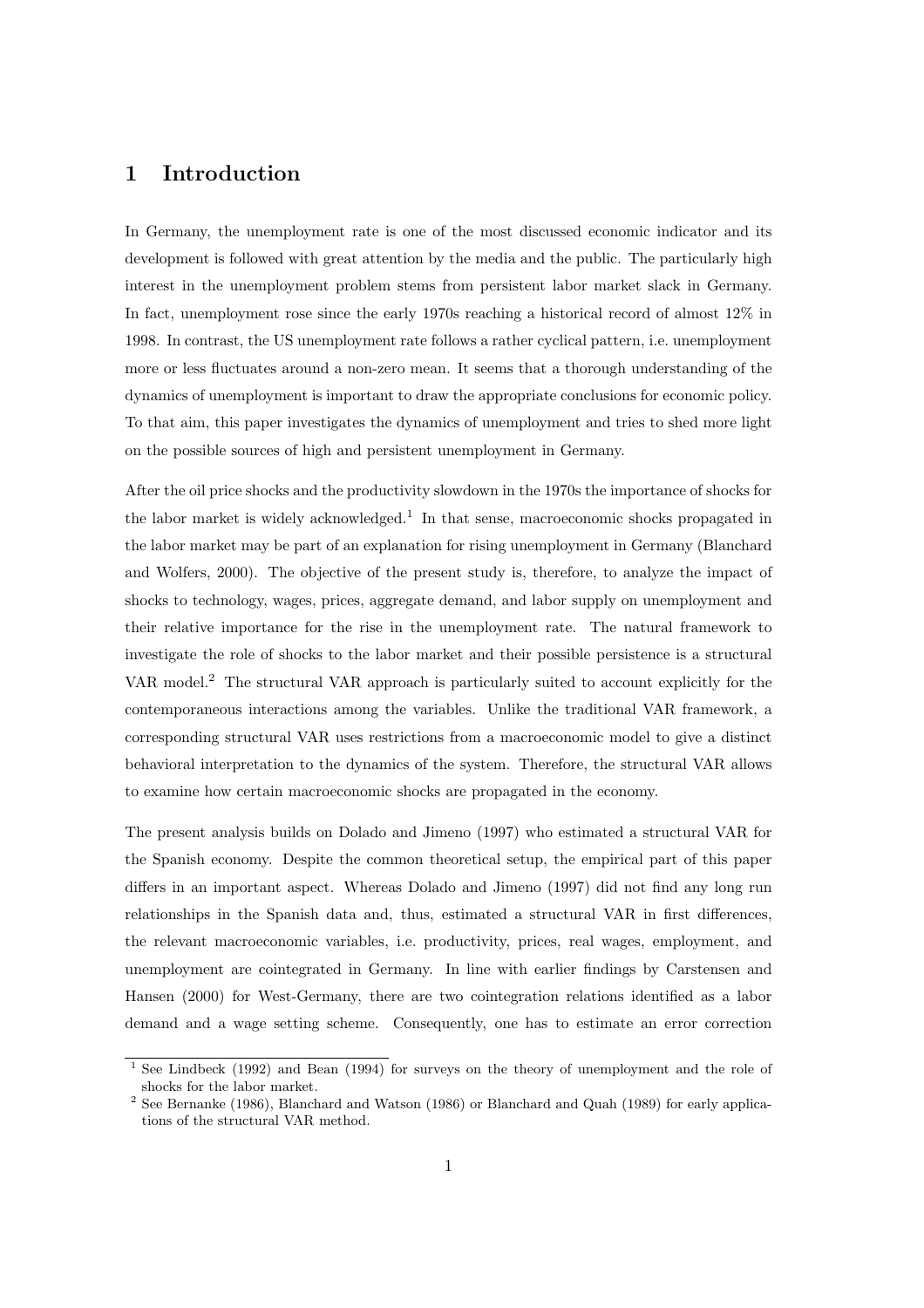model first to account for the equilibrium relationships in the system (Giannini, Lanzarotti and Seghelini, 1995). The cointegrated structural VAR not only increases the efficiency of the estimate but also enhances the economic interpretation of the empirical results.

The remainder of the paper is structured as follows. The next section briefly reviews some stylized facts about unemployment in Germany in order to impart an impression on possible shocks that might have affected the labor market. A small macroeconomic model suggested by Dolado and Jimeno (1997) is presented in Section 3. Section 4 illustrates the structural VAR approach and Section 5 presents the empirical results of the paper. Having analyzed the long run relationships, a structural ECM estimate displays the dynamics of the model by means of impulse response functions and the forecast error variance decomposition. A summary of the main results and some conclusions are given in Section 6.

# **2 Unemployment in Germany**

After more than a decade of negligible unemployment in the 1960s, unemployment in Germany has been rising dramatically since the early 1970s. Today, the unemployment rate is ten times larger than in the beginning of the 70s. To get a clearer picture of the historical record, this section provides some stylized facts. Figure 1 shows the evolution of unemployment in Germany. Apparently, the course of the German unemployment rate is characterized by great upward jumps in the beginning of the 1970s, the 1980s and the 1990s. Only in the sub-periods from 1975-1980 and 1985-1990 unemployment declined but not enough to break the upward trend.

The first surge in unemployment in Germany corresponds to the time when the first oil price shock in 1973 drove the economies of the industrialized countries into a deep recession. Moreover, the baby boom generation entered the labor force and had to be absorbed by the labor market, subsequently. By that time around 3.5 Million guestworkers (Gastarbeiter) had already been integrated into the labor market as in the late 1960s and beginning of the 1970s Germany was facing a labor shortage. The oil price shock of 1973 coincided with a switch to a more restrictive monetary policy by the German Bundesbank to reduce inflation. By the end of the 1970s, however, unemployment decreased mildly.

In the early 1980s the second oil price shock struck the German economy when the oil price increased by 24% in 1979. Women's labor force participation rose considerably during the 1980s. Overall this period was characterized by low growth boosting unemployment up to 9%. By the mid 1980s Germany started to recover from the recession relaxing the situation on the labor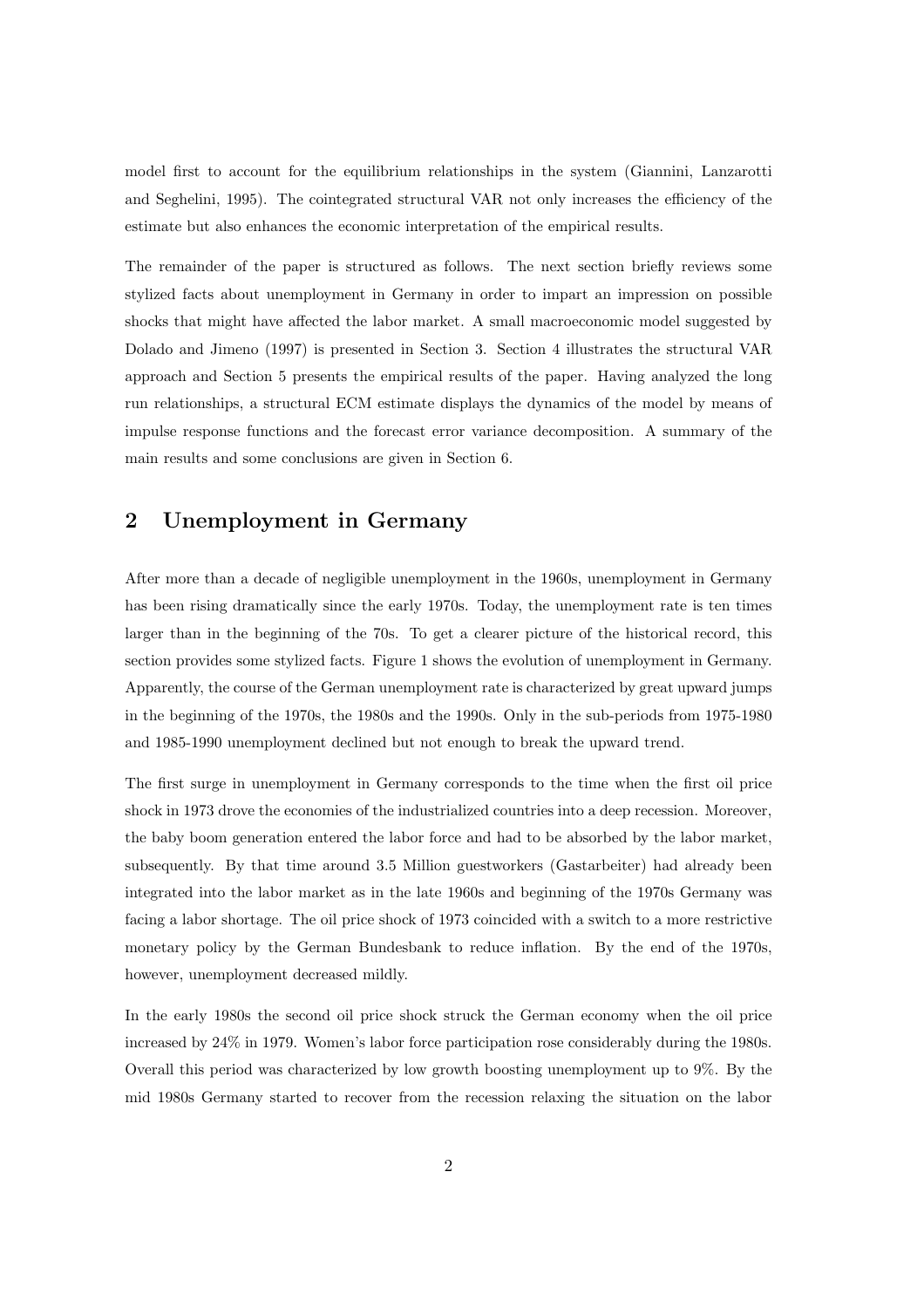

**Figure 1.** Unemployment rate for Germany

Notes: The unemployment rate is expressed in terms of the civilian labor force. From 1991:1 the data refers to unified Germany. Data source: OECD

market.

In 1990 the German unification took place and the economy, in particular the West-German economy was booming as Gross Domestic Product (GDP) soared due to excessive consumption. This resulted in a decrease in unemployment especially in West-Germany. In 1992/93 Germany was hit by a severe recession resulting in large scale employment reductions. Especially the transition process of the East-German economy forced many businesses to layoff large parts of their workforce.

A bulk of Germany's unemployment is long term unemployment, i.e. persons who are out of work for longer than a year. Parallel to the increase in unemployment the share of long term unemployed increased sharply from  $5.3\%$  in 1971 to around  $30\%$  in 1997 (Bundesanstalt für Arbeit, 1997). Long term unemployed persons exhibit quite specific characteristics. Older persons, women and persons without an apprenticeship are more likely to be unemployed longer than a year than others.<sup>3</sup> Also striking in this respect is the average duration of unemployment, which

<sup>&</sup>lt;sup>3</sup> See Hunt (1995) and Steiner (1997) for microeconometric studies on the duration of unemployment.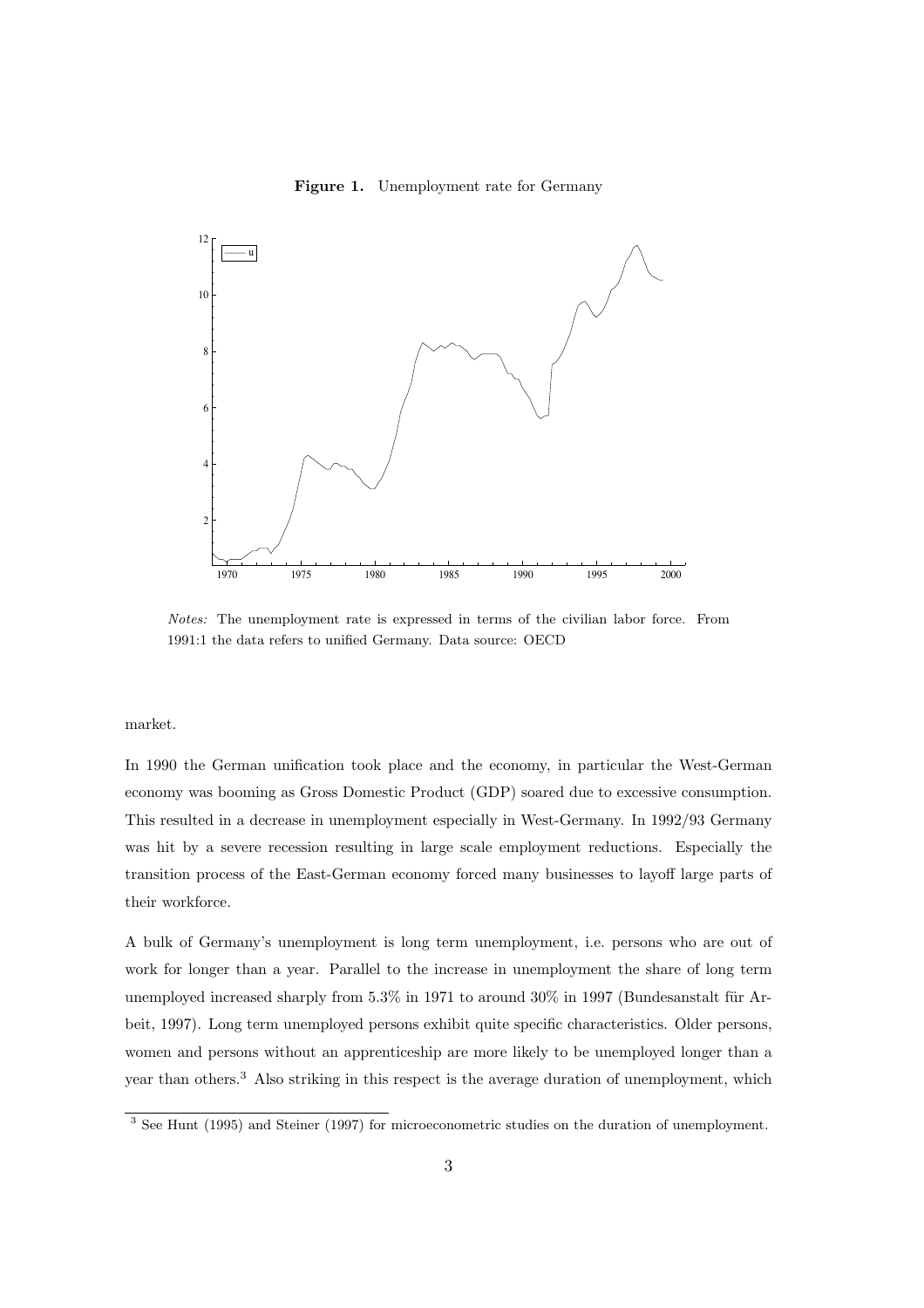amounted to 32 weeks in 1997. In addition to differences in unemployment among different demographic groups, unemployment displays a great regional diversity. While Bavaria's unemployment rate was around 7% in 1998, the unemployment rate in Saxony-Anhalt came up to 20%. In general, unemployment in West-Germany hovered around 9% while in East-Germany around 18%.

While regional diversity and differences across demographic groups are interesting features of German unemployment, they are beyond the scope of the macroeconomic approach of this paper. To wind up, Germany's unemployment rate is hit by several macroeconomic shocks leading to an overall rise in unemployment. The corresponding increase in long term unemployment shows that the unemployment rate is unable to return to its pre-shock level. To analyze the shocks that have led to rising unemployment in Germany the next section introduces a macroeconomic model as a framework for the following empirical analysis.

# **3 A Small Macroeconomic Model**

The theoretical framework for the following empirical analysis is the augmented Blanchard and Quah (1989) model by Dolado and Jimeno (1997). The objective of the model is to determine the shocks that might affect the labor market equilibrium. The shocks are defined as shocks to technology, nominal wages, prices, aggregate demand, and labor supply.

The Dolado and Jimeno (1997) model starts with the following three equations:

$$
y = \phi(d - p) \tag{1}
$$

$$
y = e + \theta \tag{2}
$$

$$
p = w - \theta + \mu \tag{3}
$$

where y, p, e, w, and  $(d - p)$  denote the logs of output, price level, employment, nominal wages and real aggregate demand, respectively.

Equation (1) is an aggregate demand function with  $\phi > 0$  just described by an aggregate demand index  $(d)$ . The production function given in Equation (2) assumes constant returns to scale and labor augmenting technical progress is modelled by the stochastic shift parameter  $\theta$ . At any point of time capital is given, so firms are left to choose the amount of labor to hire. Equation (3) represents a so-called price setting scheme in an imperfect competitive framework. In line with e.g Bean (1994) the price is set by firms allowing for a non zero markup over costs.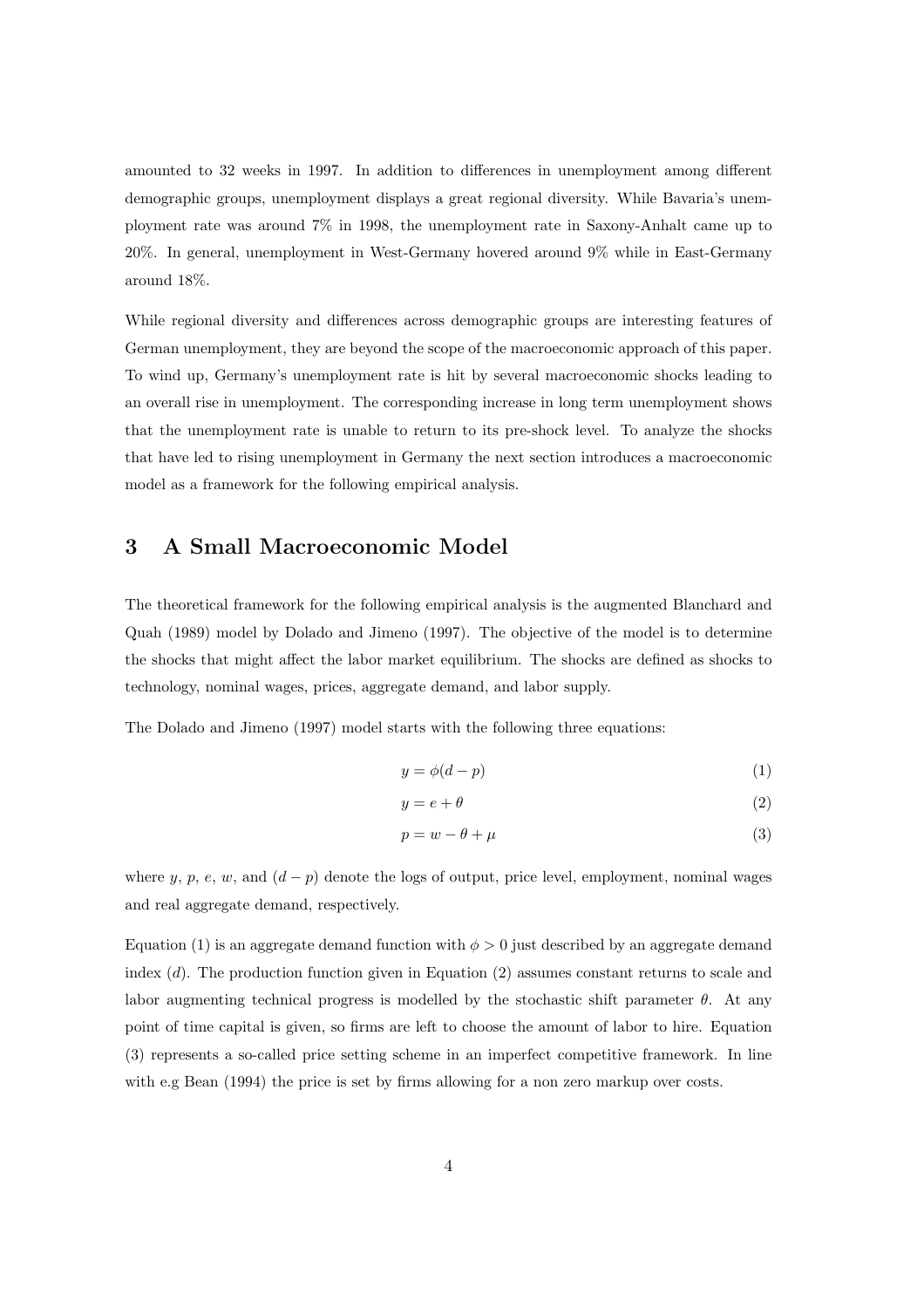Dolado and Jimeno (1997) further characterize the supply side of the model by:

$$
l = c(w - p) - bu + \tau \tag{4}
$$

$$
w = w^* + \epsilon_w + \gamma_1 \epsilon_d + \gamma_2 \epsilon_p \tag{5}
$$

$$
w^* = arg\{e^e = (1 - \lambda)e_{-1} + \lambda l_{-1}\}\tag{6}
$$

Equation (4) is a labor supply (l) function expressed in terms of the real wage  $(w - p)$ , unemployment (u) and a stochastic shift parameter  $(\tau)$ . The labor supply relation is augmented by a wage setting function given in Equation (5) where  $w^*$  denotes the targeted nominal wage and  $\epsilon_w$ ,  $\epsilon_d$  and  $\epsilon_p$  are *i.i.d.* shocks to wages, demand and prices that are further defined below. "Wage push" factors or wage shocks can be institutional changes such as union strength, employment protection or changes in the generosity of unemployment benefits. Some kind of wage indexation is allowed if  $\gamma_1$  and  $\gamma_2$  are greater than zero, i.e. sudden changes in demand and prices will have an influence on wages. The targeted nominal wage is determined by Equation (6). According to the standard model of insider-outsider wage bargaining the wage is set depending on the expectations with respect to labor demand as in Equation (6), (Blanchard and Quah, 1989).

Finally, the stochastic processes governing the evolution of shocks are specified assuming all to evolve as random walks:

$$
\triangle d = \epsilon_d \tag{7}
$$

$$
\triangle \theta = \epsilon_s \tag{8}
$$

$$
\triangle \mu = \epsilon_p \tag{9}
$$

$$
\Delta \tau = \epsilon_l \tag{10}
$$

where  $\epsilon_d$ ,  $\epsilon_s$ ,  $\epsilon_p$  and  $\epsilon_l$  are uncorrelated shocks to demand, technology, prices, and labor supply. Solving the model under the full hysteresis assumption  $(\lambda = 0)$  yields the following system, in

which the variables can be expressed purely through structural shocks:

$$
\Delta e = \phi(1 - \gamma_1)\epsilon_d + (\phi - 1)\epsilon_s - \phi(1 + \gamma_2)\epsilon_p - \phi\epsilon_w \tag{11}
$$

$$
\Delta y = \phi(1 - \gamma_1)\epsilon_d + \phi\epsilon_s - \phi(1 + \gamma_2)\epsilon_p - \phi\epsilon_w \tag{12}
$$

$$
\Delta w = \gamma_1 \epsilon_d + \gamma_2 \epsilon_p - \phi \epsilon_w \tag{13}
$$

$$
\Delta p = \gamma_1 \epsilon_d - \epsilon_s + (1 + \gamma_2)\epsilon_p - \phi \epsilon_w \tag{14}
$$

$$
\Delta u = (1 - b)^{-1} \{ -\phi (1 - \gamma_1) \epsilon_d + [\phi (1 + \gamma_2) - c] \epsilon_p
$$
  
 
$$
+ (1 + c - \phi) \epsilon_s + \epsilon_l + \phi \epsilon_w \}
$$
 (15)

According to Equations (11)-(15), aggregate demand shocks  $(\epsilon_d)$  increase output and consequently employment while decreasing unemployment. Price shocks  $(\epsilon_p)$  have a negative sign in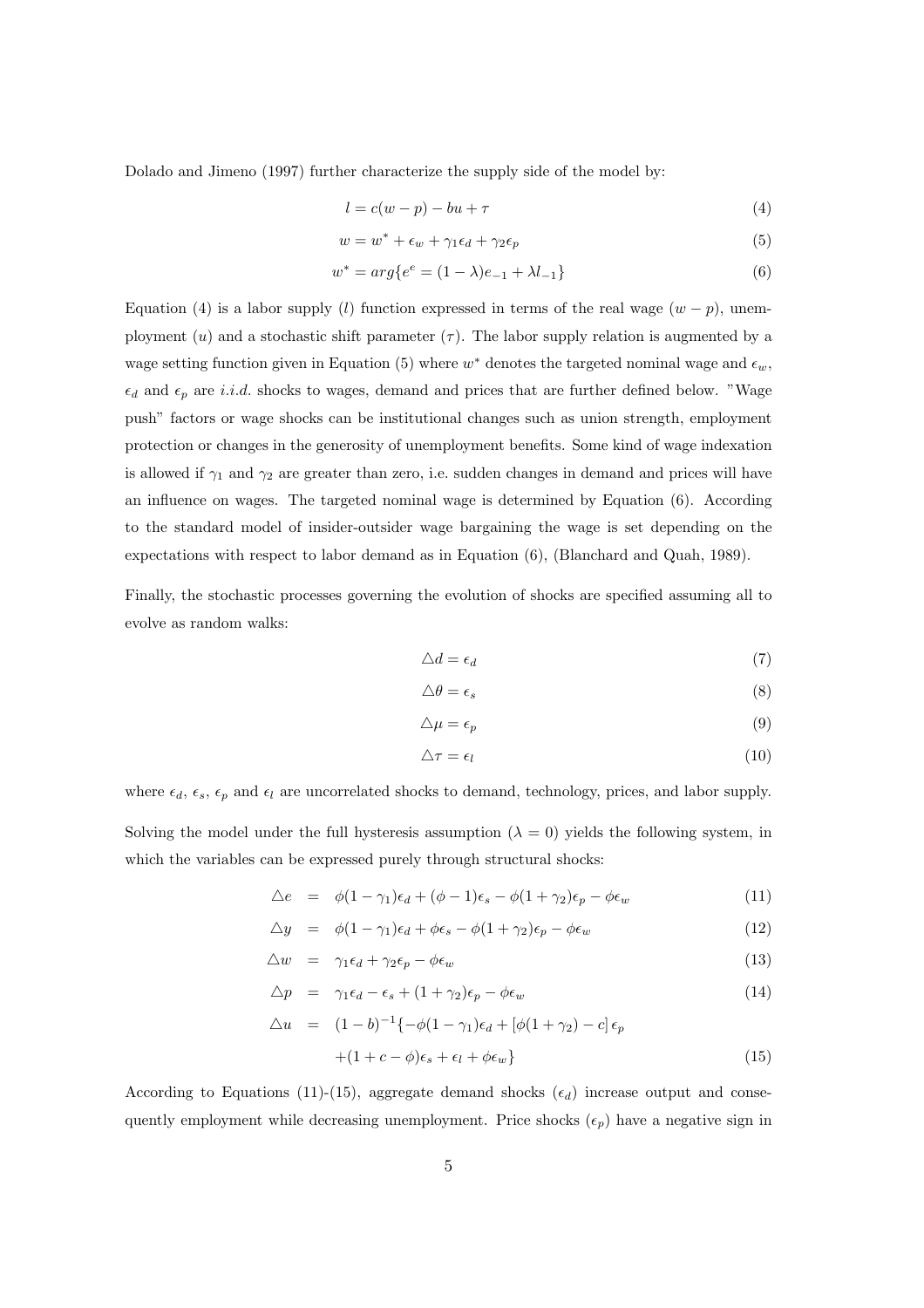the output equation and hence decrease output and employment, while they have a positive effect on prices and wages. The effect on unemployment depends on the relative size of  $c$ , i.e. the labor supply elasticity. Wage shocks  $(\epsilon_w)$  decrease output and employment and increase prices, wages and unemployment. Technology shocks  $(\epsilon_s)$  in this model depend on the size of parameter  $\phi$ . If  $\phi > 1$  then output and employment rise while unemployment will rise if  $\phi < 1$ .

The next section describes the econometric approach to analyze the dynamics of the above macroeconomic model. It will be shown how the theoretical model is used to obtain the required restrictions for a structural VAR estimate.

# **4 The Structural VAR Model**

To analyze the structural shocks within a statistical model the following VAR process is considered:<sup>4</sup>

$$
A(L)x_t = \nu_t \tag{16}
$$

where  $x_t$  is a vector of time series including  $[y-e, p, w-p, e, u]$ ,  $A(L)$  is a matrix of polynomials in the lag operator L, and  $\nu_t$  is a vector of i.i.d residuals with covariance matrix  $\Sigma_{\nu}$ .

The interpretation of the instantaneous relations is problematic in such a reduced form framework since the correlations are hidden in the covariance matrix of the reduced form residuals. In contrast, a corresponding structural form of the VAR in Equation (16) allows for feedback effects, i.e. for contemporaneous interactions between the variables. The associated residuals, i.e. structural shocks exhibit the unexpected autonomous changes in  $x_t$  in period t. In that sense, the structural form represents the complete behavioral relations of the set of variables which will be exploited for the dynamic analysis of Sections 5.2.1 and 5.2.2.

To recover the structural shocks from the residuals of the reduced form ECM estimate, the residuals,  $\nu_t$ , are assumed to be linear combinations of the structural disturbances,  $\epsilon_t$ .

$$
\nu_t = C \epsilon_t \tag{17}
$$

where C is assumed to be an invertible  $(5 \times 5)$  mapping matrix to be estimated.<sup>5</sup> However, it is only possible to obtain an unique estimate of the  $25$  elements of the matrix  $C$  by imposing enough restrictions on the model.<sup>6</sup>

<sup>4</sup> See Breitung (1998) and Favero (2001) for an introduction to structural VAR econometrics.

<sup>5</sup> This modelling framework corresponds to the C-model as presented by Amisano and Giannini (1997).

<sup>&</sup>lt;sup>6</sup> In a system of dimension *n*, the number of restrictions is given by  $n^2$ , i.e.  $5^2 = 25$  for the present system.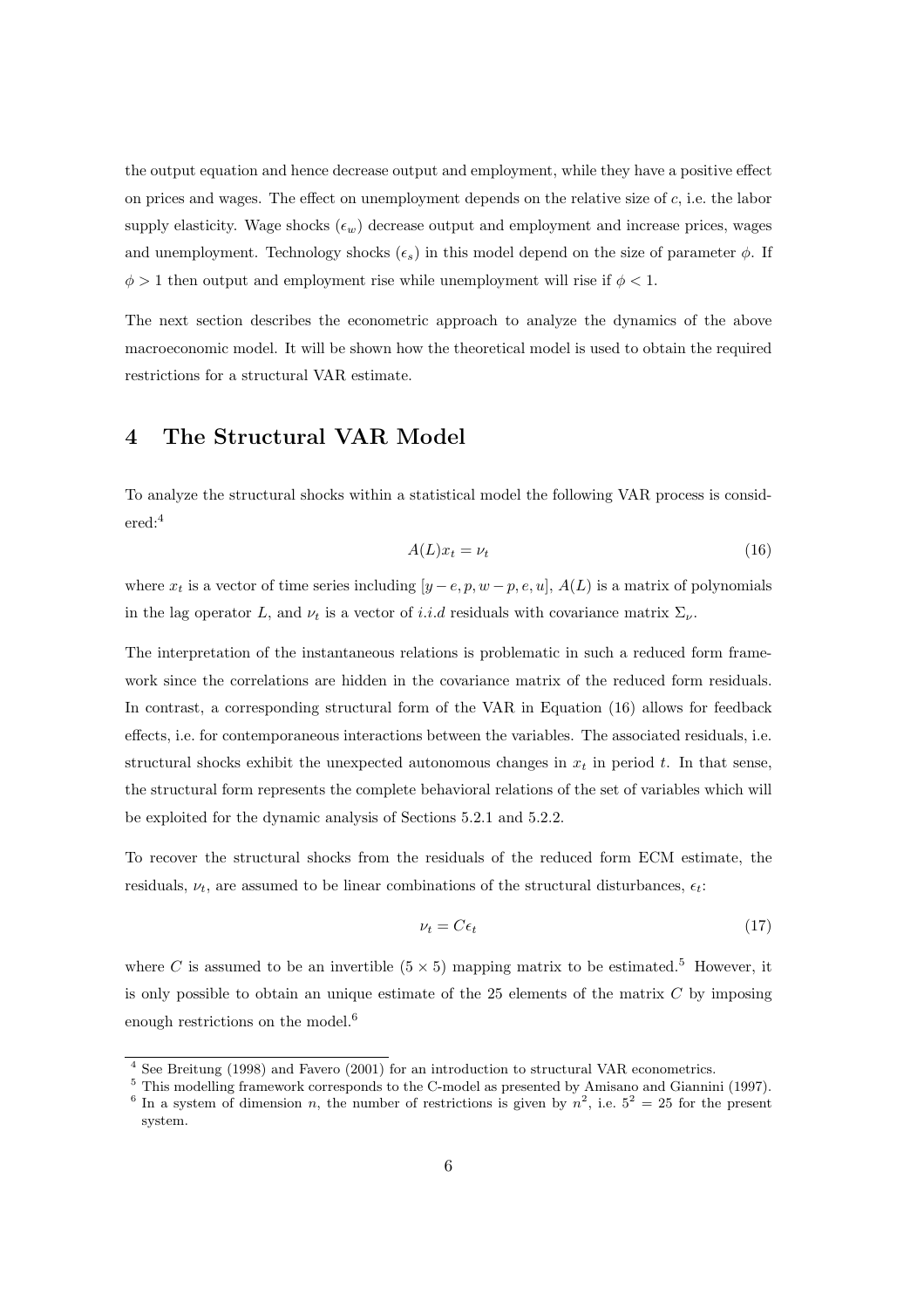The structural disturbances are assumed to be orthonormal implying  $E[\epsilon_t \epsilon'_t] = I$ . Given the covariance matrix of the residuals,  $\Sigma$ , and using Equation (17) implicitly imposes a set of  $n(n + 1)$ 1)/2 restrictions. Given also the total number of necessary restrictions,  $n^2$ , still leaves  $n(n-1)/2$ restrictions, i.e. ten more restrictions to impose. Notice that the restrictions on the matrix C do not necessarily have a triangular form but may have non-recursive structures as long as they satisfy the order and rank criterion (Amisano and Giannini, 1997).

The restrictions in this paper are derived from the economic model given in Section 3. From the solution in Equations (11)-(15) we know that the demand shock  $(\epsilon_d)$  enters the employment as well as the real output equation with the same coefficient. Similarly, this accounts for the wage  $(\epsilon_w)$  and the price shock  $(\epsilon_p)$  coefficients in those equations. In the wage and the price equation the demand as well as the wage shock coefficient enter with the same magnitude. These equality restrictions can be transformed into exclusion restrictions by subtracting the employment from the real output and the price from the wage equation, which yields:

$$
\Delta(y - e) = \epsilon_s \tag{18}
$$

$$
\triangle(w-p) = \epsilon_s - \epsilon_p \tag{19}
$$

$$
\Delta p = -\epsilon_s + (1 + \gamma_2)\epsilon_p + \epsilon_w + \gamma_1 \epsilon_d \tag{20}
$$

$$
\Delta e = (\psi - 1)\epsilon_s - \psi(1 + \gamma_2)\epsilon_p + \psi\epsilon_w + \phi(1 - \gamma_1)\epsilon_d \tag{21}
$$

$$
\Delta u = (1 - b)^{-1} \{ (1 + c - \phi)\epsilon_s + [\phi(1 + \gamma_2) - c] \epsilon_p
$$
  
 
$$
+ \epsilon_l + \phi \epsilon_w - \phi(1 - \gamma_1)\epsilon_d \}
$$
 (22)

From the above structure of the model it is possible to obtain 9 contemporaneous (within 1 quarter) restrictions:

- 1.  $\epsilon_d$  (demand shock) does not have an instantaneous effect on productivity  $(y e)$  and real wages  $(w - p)$ .
- 2.  $\epsilon_p$  (price shock) has no instantaneous effect on  $y e$ .
- 3.  $\epsilon_w$  (nominal wage shock) has no instantaneous effect on  $y e$  and  $w p$ .
- 4.  $\epsilon_l$  (labor supply) does not affect  $y e$ ,  $w p$ ,  $p$ , and e in the short run.

These restrictions can be understood as firms and wage setters responding with a delay of one quarter to changes in the overall economic environment which is reasonable to assume. To satisfy the requirement to impose ten restrictions on the matrix C it is additionally assumed that  $\epsilon_d$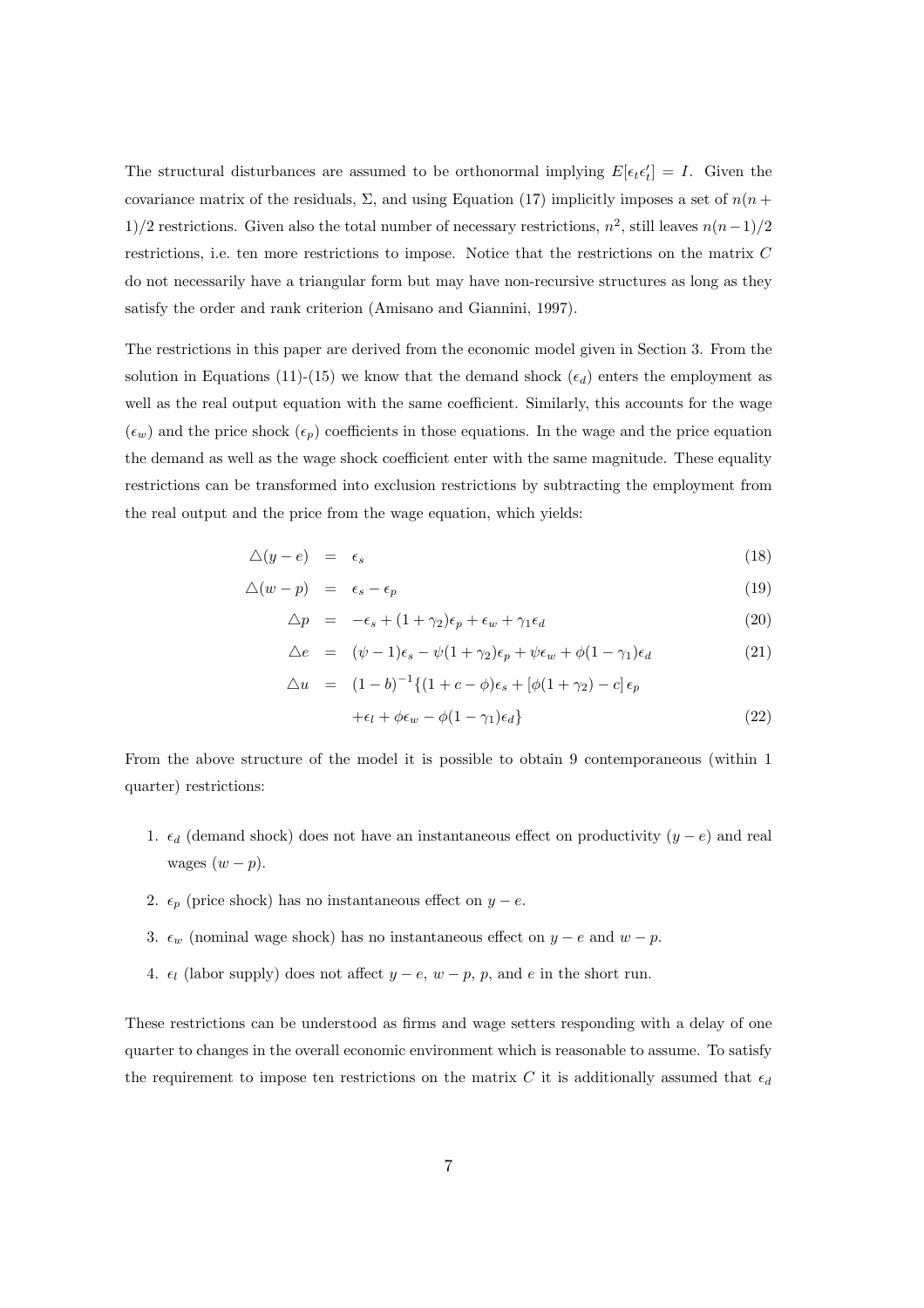does not affect prices in the initial quarter.<sup>7</sup>

Usually structural VARs are estimated in levels of the data series if stationary and in first differences if non-stationary. This kind of procedure is justified since an estimation of a VAR with integrated time series is consistent regardless of whether the series are cointegrated. If, however, the data is cointegrated, one may want to include the additional information gained from the long run relationships. Indeed, it is possible to reconcile both approaches, the cointegration and the structural VAR analysis, by simply solving two identification problems (Giannini et al., 1995). First, the cointegrating vectors are identified and a properly defined error correction model is estimated. Second, the residuals from the ECM estimation are used to identify the structural shocks.

Before turning to the estimation of the structural VAR it is necessary to obtain an efficient estimate of the reduced form residuals. Since neglecting the long run properties would harm the efficiency of the estimate, the next section analyzes the cointegration properties of the above set of variables.

### **5 Empirical Results**

#### **5.1 The Long Run Relationships: Cointegration**

The purpose of this section is to specify and to estimate an error correction model to reveal the long run behavior of the variables of interest. In particular, the question will be whether there are any cointegration relations, i.e. long run equilibria in the data series of productivity  $(y - e)$ , prices  $(p)$ , real wages  $(w - p)$ , employment  $(e)$  and the unemployment rate  $(u)$ . The seasonally adjusted quarterly data series range from 1969:1 to 1998:4 (see Appendix A). All series were clearly I(1) except the price variable was borderline  $I(1)/I(2)$ .<sup>8</sup>

Inference on the cointegration rank is drawn using the Johansen test procedure where a deterministic trend and a step dummy have been restricted to the cointegration space.<sup>9</sup> An impulse dummy enters the model unrestrictedly. The usual asymptotic reference distributions are not

<sup>7</sup> This has been confirmed empirically by numerous studies. One prominent study by Carlton (1986) on the basis of firm level data shows that prices are indeed sticky in the short run.

<sup>&</sup>lt;sup>8</sup> This is a well known problem in the empirical literature as inflation rates are well described by different orders of integration depending on the sample range, see Hassler and Wolters (1995). The unit root results are available on request.

<sup>&</sup>lt;sup>9</sup> If the trend is not restricted it would be possible to generate quadratic trends, which seems inadequate for the present set of variables. Moreover, an unrestricted step dummy could generate breaks in the trending behavior of the data series. Such an effect can be ruled out for the unification break as it did not affect the slope of the time trend but merely the level.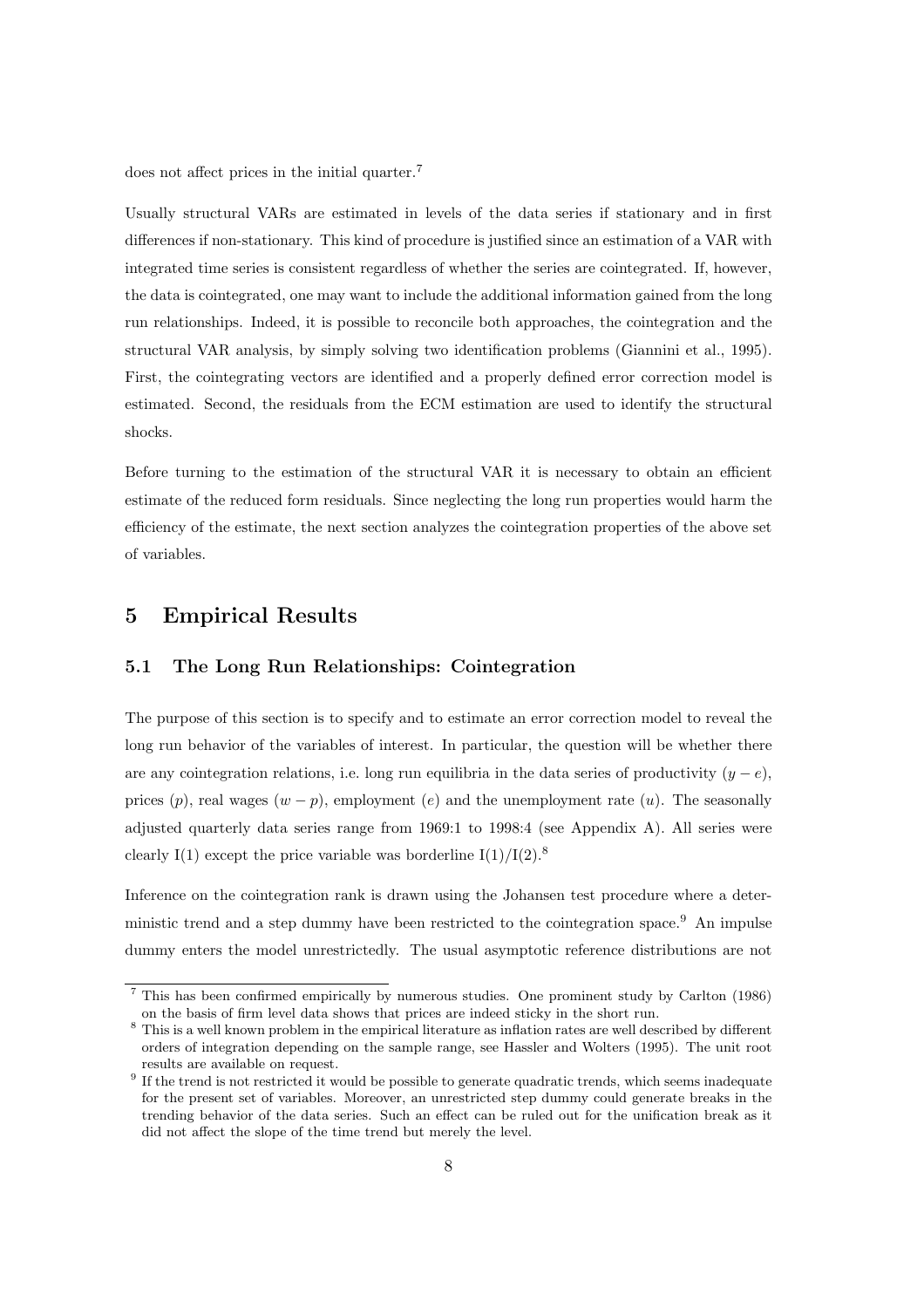| $H_0$ : rank=r | Test statistic<br>$-T \sum log(.)$ | Critical values by<br>Osterwald-Lenum (1992) | Simulated critical values<br>$(95\%$ quantiles) |
|----------------|------------------------------------|----------------------------------------------|-------------------------------------------------|
| $r = 0$        | $139.5**$                          | 87.3                                         | 98.28                                           |
| $r \leq 1$     | 86.08**                            | 63.0                                         | 72.15                                           |
| $r{\leq}2$     | 43.25                              | 42.4                                         | 49.72                                           |
| $r\leq 3$      | 23.47                              | 25.3                                         | 31.02                                           |
| $r \leq 4$     | 8.064                              | 12.3                                         | 15.53                                           |
|                |                                    |                                              |                                                 |

**Table 1.** Trace test for the cointegration rank of  $x_t = (y - e, p, w - p, e, u)_t$ 

*Notes:* \*\* and \* denote significance at the 1% and 5 % level respectively. Critical values were simulated according to Nielsen (1994). The error correction model subject to the cointegration test is given by:  $\Gamma(L)\Delta x_t = \mu + \gamma d91_t + \alpha\beta' x_{t-1}^* + \nu_t$ , where  $\Gamma(L) = I - \Gamma_1 L - \ldots - \Gamma_4 L^4$  and  $x_t^* = (y - e, p, w - p, e, u, t, sd91)_t'.$  Notice that the lag order has been chosen according to the usual lag selection criteria and to the results of the VAR equation residual analysis. See Table 4 in Appendix A for data definitions.

appropriate in this case. Therefore the correct critical values were obtained simulating the 95% quantiles of the asymptotic distribution under the restriction that a constant, a trend as well as a dummy are included into the data generating process (Johansen and Nielsen, 1993). The test results are reported in Table 1 and indicate a cointegration rank of two.

Additional evidence comes from the Saikkonen and Lütkepohl (2000) (henceforth SL) test. This test is directed to the application in the case of cointegrated time series with a structural shift. The SL-test finds also two cointegration relations (cf. Table 4 in Appendix B).

To give a distinct economic interpretation to the long run structure of the vector  $x_t = (y-e, p, w$  $p, e, u)'_t$  it is necessary to identify the cointegrating vectors. The mere estimation of the ECM gives the maximum likelihood estimates of the unrestricted cointegrating relations and is therefore useless in terms of an economic interpretation. Just-identification of the cointegration relations requires to impose one normalization and additional  $(r - 1)$  restrictions on each cointegrating vector (Johansen and Juselius, 1994).

Labor market theory suggests that in a labor market there will be a labor demand and a wage setting relation, see e.g. Bean  $(1994)$ .<sup>10</sup> A general specification of a labor demand schedule is

<sup>&</sup>lt;sup>10</sup> There has been a huge empirical research effort to analyze the specification of labor demand and wage setting. See for example Manning (1993), Tyrväinen (1995), Andersen and Hylleberg (1998) and for Germany Hansen (2000).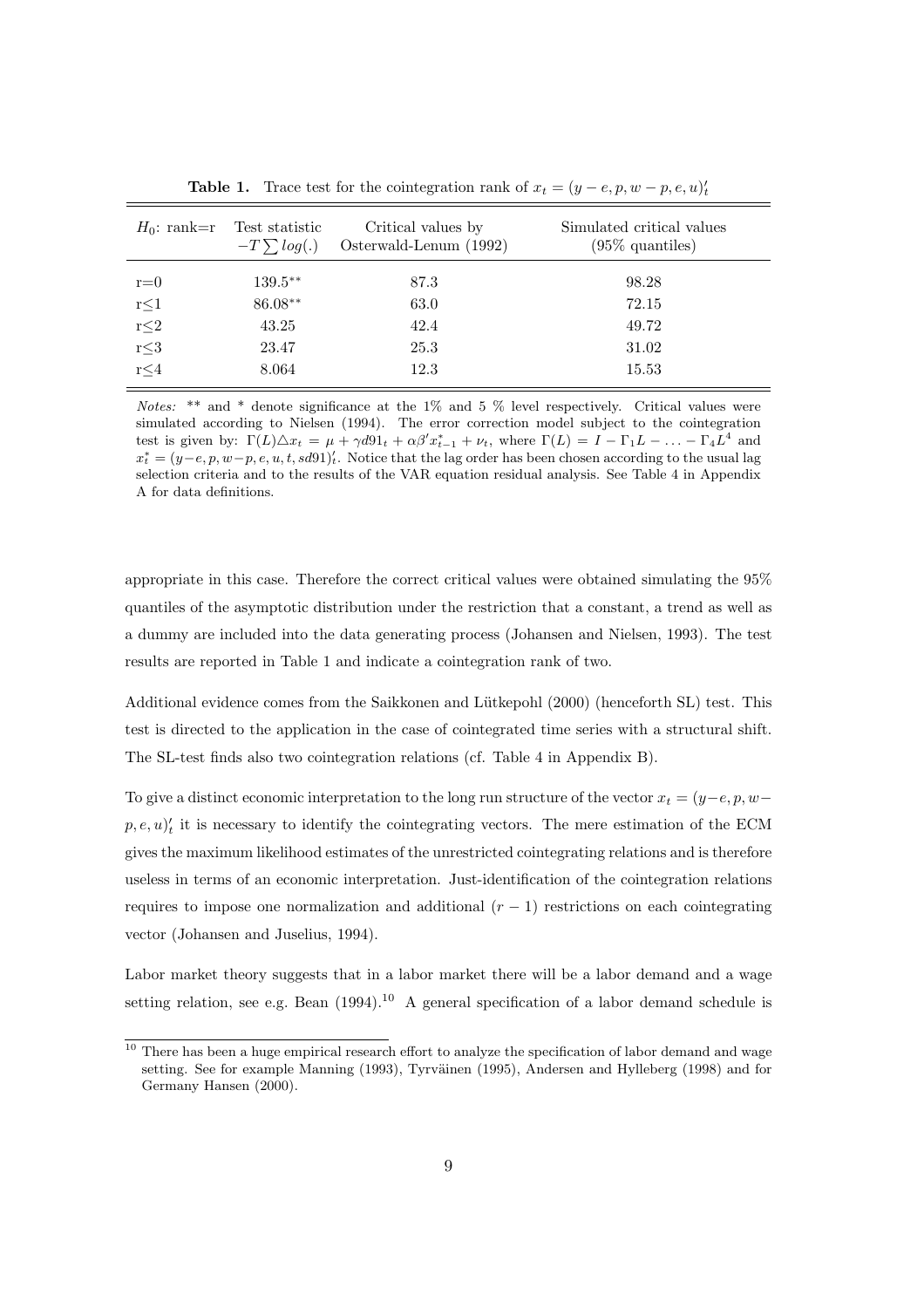given by:

$$
e_t = \beta_{1,0} + \beta_{1,1}y_t + \beta_{1,2}(w - p)_t + \beta_{1,3}z_t + \nu_{1,t}
$$
\n(23)

where  $z_t$  summarizes all variables that might influence the labor demand e.g. technological progress, raw material prices, other intermediate input prices, import prices, interest rates, etc. The wage setting relation can be derived from a maximization problem of a representative household. In an aggregate form the relation can be written as:

$$
(w - p)_t = \beta_{2,0} + \beta_{2,1}u_t + \beta_{2,2}\beta_{2,3}z_t + \nu_{2,t}
$$
\n
$$
(24)
$$

where  $z_t$  captures all other variables that have an influence on the wage setting. In this setup the real wage is also related to the unemployment rate reflecting the impact of the outsiders on the wage setting process (Hansen, 2000).

Table 2 reports the results of the identification procedure. The first hypothesis is to find a labor demand relation. Thus, the first cointegrating vector is normalized on the productivity variable. While unemployment is assumed not to affect the labor demand, all further variables are not restricted at this stage. The second equilibrium that is reckoned to be found is a wage setting scheme. Therefore the corresponding cointegrating vector is normalized on the real wage variable. To reach just-identification it is assumed that the wage setting is not affected by the linear trend, which is set to zero. All other variables enter the equation unrestrictedly.

In the case of overidentification the restrictions on the parameter space can be tested. The results are also shown in Table 2. The two economic plausible equilibrium relationships, i.e. a labor demand and a wage setting scheme are as follows:

$$
e_t = y_t - 0.75(w - p)_t + 0.08p_t - 0.002t + 0.05sd91_t + ec_t^1
$$
\n
$$
(25)
$$

$$
(w-p)_t = 1.16(y-e)_t - 1.43u_t + 0.04sd91_t + ec_t^2
$$
\n
$$
(26)
$$

where  $ec<sub>t</sub><sup>1</sup>$  and  $ec<sub>t</sub><sup>2</sup>$  denote the error correction terms of the two cointegration relations.

The labor demand equilibrium (25) displays a negative relation of employment (e) and real wages  $(w - p)$  and a positive relationship between employment and real output  $(y)$ . Moreover, employment is negatively related to a linear trend  $(t)$ , which may reflect growth in total factor productivity (TFP) from cumulative human and physical capital or technological progress (Doornik, Nielsen and Hendry, 1998). In the wage setting equilibrium (26) real wages are positively related to productivity  $(y - e)$  while negatively to the unemployment rate  $(u)$ .<sup>11</sup> As Carstensen and Hansen (2000) emphasize it is not possible from these relationships to infer

<sup>&</sup>lt;sup>11</sup> Hansen (2000) interprets the significance of the unemployment coefficient as the influence of outsiders on the wage bargaining process.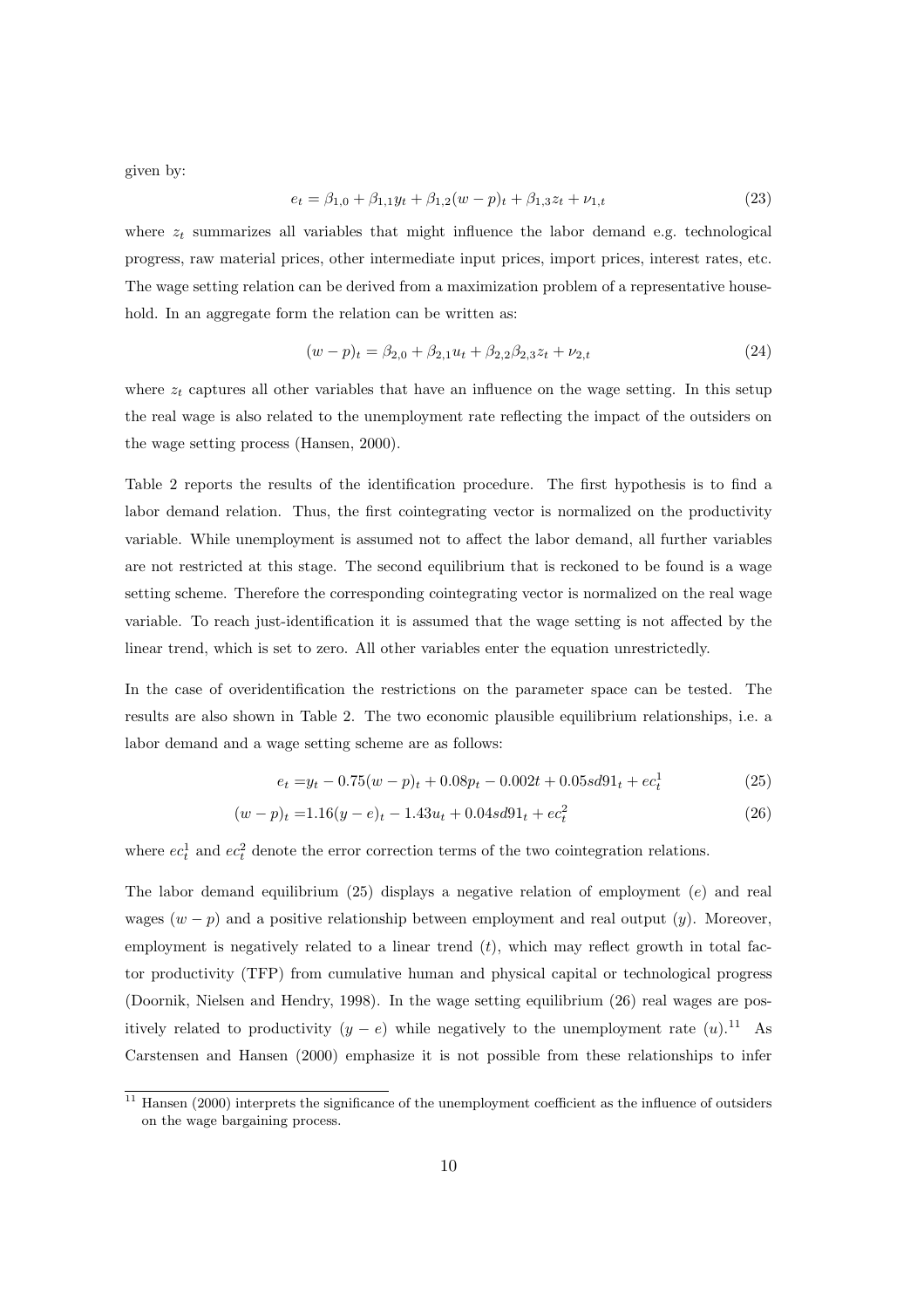|                |                   | Just-identified cointegrating vector |                   |                   |                  |                     |                    |                                          |
|----------------|-------------------|--------------------------------------|-------------------|-------------------|------------------|---------------------|--------------------|------------------------------------------|
|                | $y-e$             | $\boldsymbol{p}$                     | $w-p$             | $\epsilon$        | $\boldsymbol{u}$ | $\,t\,$             | sd91               | $LR$ -test                               |
| $\beta_{ld,1}$ | $\mathbf{1}$      | 1.75<br>(0.51)                       | $-0.96$<br>(0.63) | $-4.95$<br>(1.48) | $\overline{0}$   | $-0.003$<br>(0.005) | 1.16<br>(0.3)      |                                          |
| $\beta_{ws,1}$ | $-1.1$<br>(0.06)  | $-0.07$<br>(0.06)                    | $\overline{1}$    | 0.17<br>(0.12)    | 1.54<br>(0.31)   | $\Omega$            | $-0.09$<br>(0.03)  |                                          |
|                |                   | Overidentified cointegrating vector  |                   |                   |                  |                     |                    |                                          |
| $\beta_{ld,2}$ | 1                 | 0.08<br>(0.03)                       | $-0.75$<br>(0.04) | $\theta$          | $\theta$         | 0.002<br>(0.0003)   | 0.05<br>(0.006)    |                                          |
| $\beta_{ws,2}$ | $-1.16$<br>(0.04) | $\overline{0}$                       | $\mathbf{1}$      | $\overline{0}$    | 1.43<br>(0.26)   | $\overline{0}$      | $-0.04$<br>(0.007) | $\chi^2(3) = 7.24$<br>$p$ -value = 0.065 |

**Table 2.** Restrictions on the cointegration space of  $x_t = (y - e, p, w - p, e, u)_t$ 

Notes: Standard errors are provided in parentheses. The LR statistics of the overidentifying restrictions is  $\chi^2$  distributed, see Doornik and Hendry (1997).

on possible causal relationships since the variables are all endogenous. For example, observed changes in unemployment may either be a cause or an effect of changes in the real wage.

Summing up, the ECM estimate revealed two reasonable labor market equilibria, namely a labor demand and a wage setting relation. The parameter estimates appear economically plausible and are broadly in line with Carstensen and Hansen (2000) who, however, confine their analysis to West-German data.

### **5.2 The Short Run Analysis: Identification of a Structural VAR**

The structural VAR model is estimated by maximum likelihood using the restrictions derived from the macroeconomic model of Section 3. Recall that identification requires to impose ten restrictions on the matrix  $C$  of Equation (17). Table 5 in Appendix C reports the estimate of the just-identified C matrix with the associated t-statistics.

If more than  $n(n-1)/2 = 10$  restrictions are imposed these overidentifying restrictions can be tested via a LR test. Any further restrictions on the matrix  $C$ , however, were not motivated by economic theory but merely simplify the model by setting the insignificant parameters to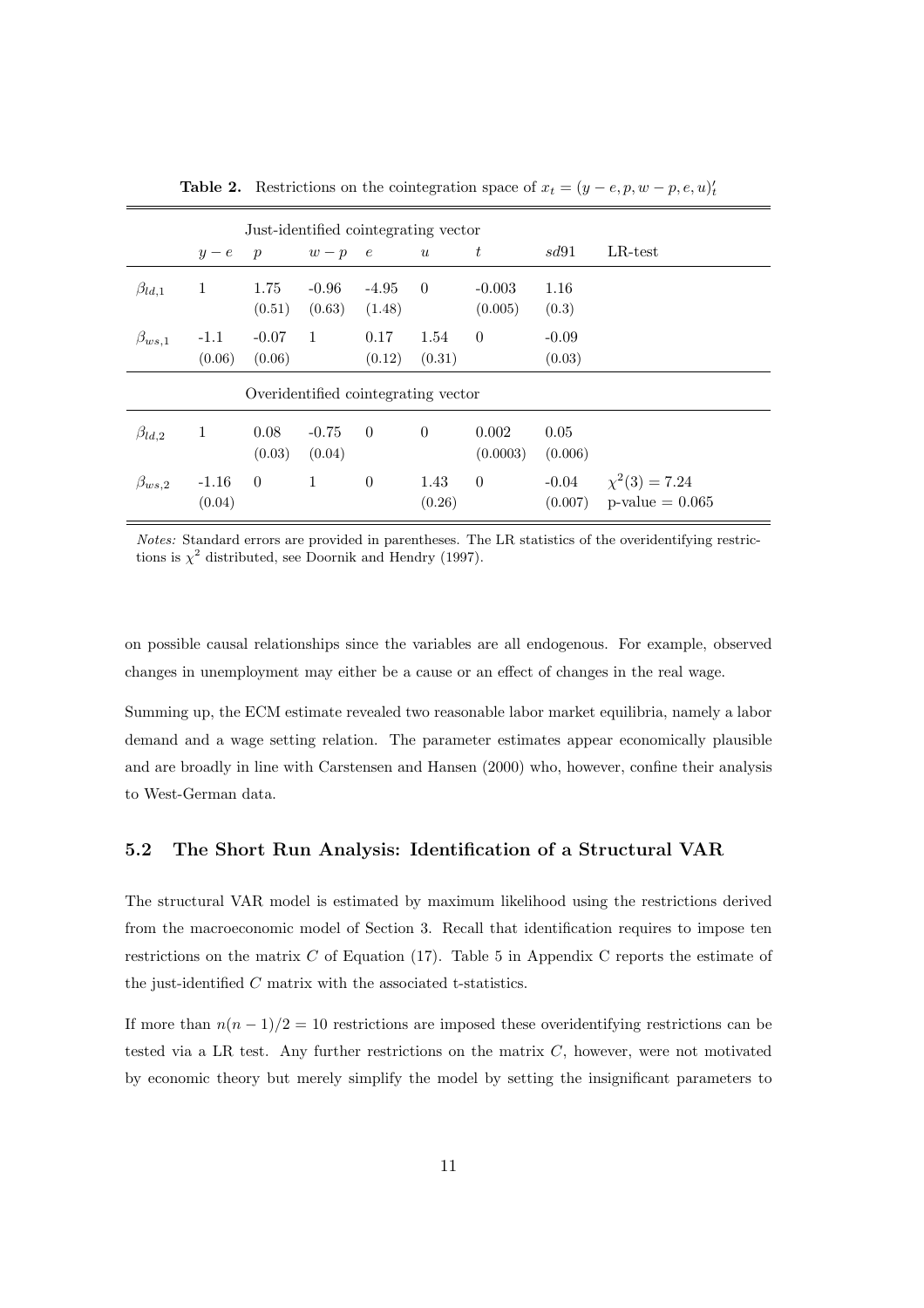zero.<sup>12</sup> According to the LR test the overidentifying restrictions cannot be rejected at the 5% significance level and the signs of the parameters are consistent with economic reasoning.

Of course, the estimate of the instantaneous relations is not sufficient to represent the dynamics of the model. To that aim, impulse response functions and the forecast error variance decompositions have to be calculated from the estimate. This will be done in the next two sections.

#### **5.2.1 Impulse Response Analysis**

The impulse response analysis is a device to display the dynamics of the variables tracing out the reaction of each variable to a particular shock at time  $t$ . The impulse response functions shown in Figures 2 − 4 of the unemployment rate generally allow a sensible economic interpretation.

According to Figure  $2(a)$  a positive technology shock affects unemployment only in the short run as unemployment falls significantly within the first 4 quarters. The impulse responses show that there is no long run impact of technology shocks on unemployment which is consistent with most empirical studies (Lindbeck, 1993).<sup>13</sup> This suggests that firms and workers might be too slow to adapt to a technology shock as wages and prices adjust slowly and therefore allow for short run effects on unemployment. Note that the results of the impulse responses of a technology shock run counter to the findings of Dolado and Jimeno (1997) who find technology shocks to increase unemployment. Carstensen and Hansen (2000) on the other hand find technology shocks to have a long run negative effect on unemployment for the West-German labor market.<sup>14</sup>

As the impulse responses in Figure  $2(b)$  show, a wage shock increases unemployment in the initial period, but the effect vanishes after about 4-5 quarters. This suggests that in the long run wage shocks are supposedly fully compensated by productivity changes without an effect on the employment situation. The results on wage shocks confirm the findings by Carstensen and Hansen (2000). Dolado and Jimeno (1997), however, find that wage shocks show a long run effect on Spanish unemployment.

Price shocks (cf. Figure  $3(a)$ ), for example from increased prices for imported inputs, significantly increase unemployment. It appears that price shocks are a crucial factor for increased and

 $12$  The estimate is reported in Appendix C. Note that the results of the estimate as well as the corresponding impulse response functions do not differ much from the just-identified model.

<sup>&</sup>lt;sup>13</sup> If technology shocks had indeed a long run effect on unemployment the steady rise of the productivity trend suggests indefinitely falling unemployment. Thus, a long run relationship between unemployment and the productivity trend should not be expected. Overall, the theoretical and empirical literature on the impact of productivity on unemployment remains puzzling (Franz, 1996).

<sup>&</sup>lt;sup>14</sup> This is not surprising since Carstensen and Hansen (2000) restrict technology shocks to have a permanent effect on unemployment.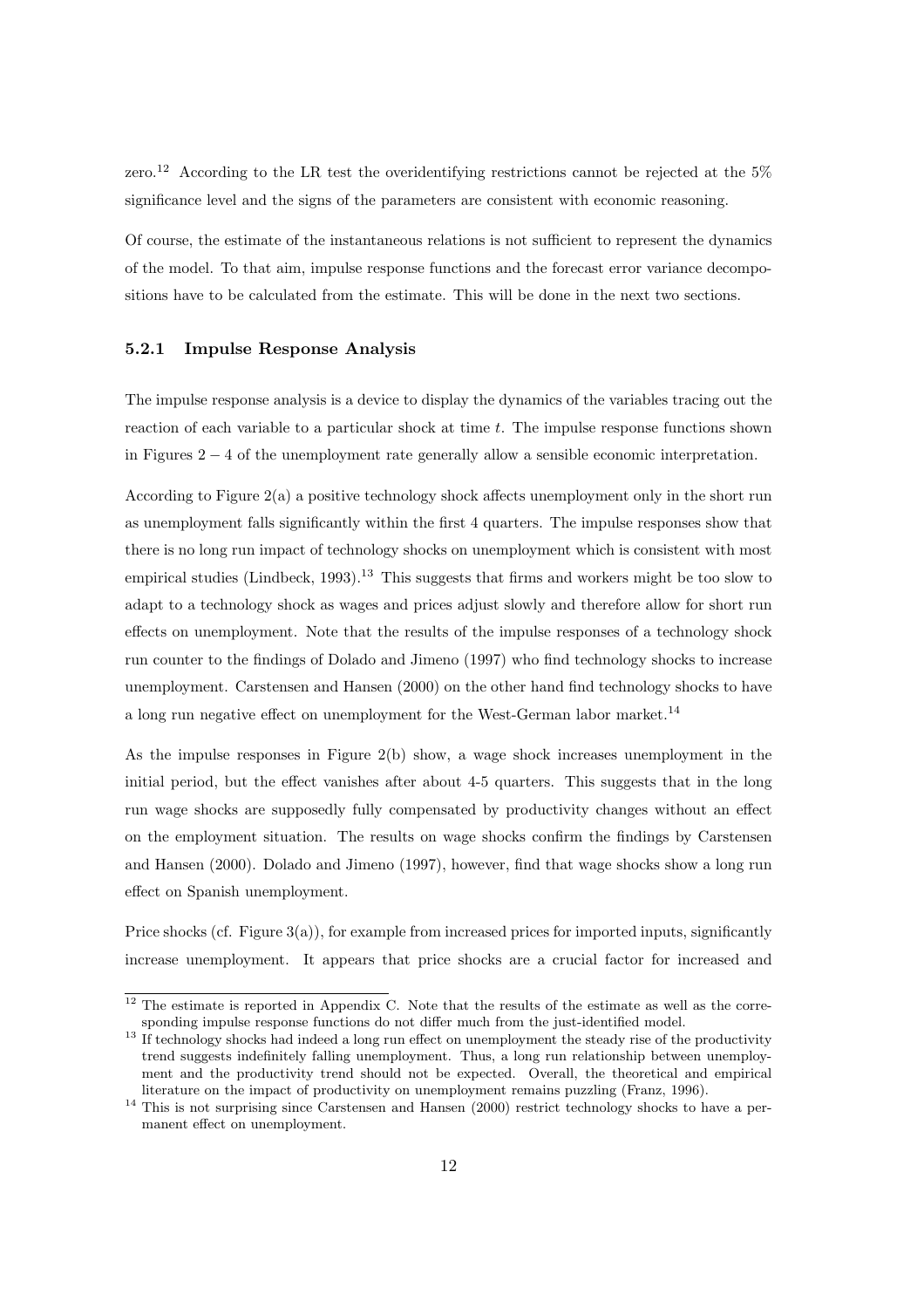

**Figure 2.** Impulse responses of unemployment

(a) Response of unemployment to a technology shock



(b) Response of unemployment to a wage shock

Notes: Impulse responses to a unit standard deviation shock with 95% asymptotic confidence intervals.

persistent unemployment as unemployment rises gradually and returns to its pre-shock level not before 6 years. Apparently, increased prices translate into higher costs so that firms adjust labor demand accordingly. In addition wage setters may not respond immediately to this productivity slowdown and exacerbate the effect on unemployment. The effect of the price shock established here is in accordance with the results of Dolado and Jimeno (1997) for the Spanish economy.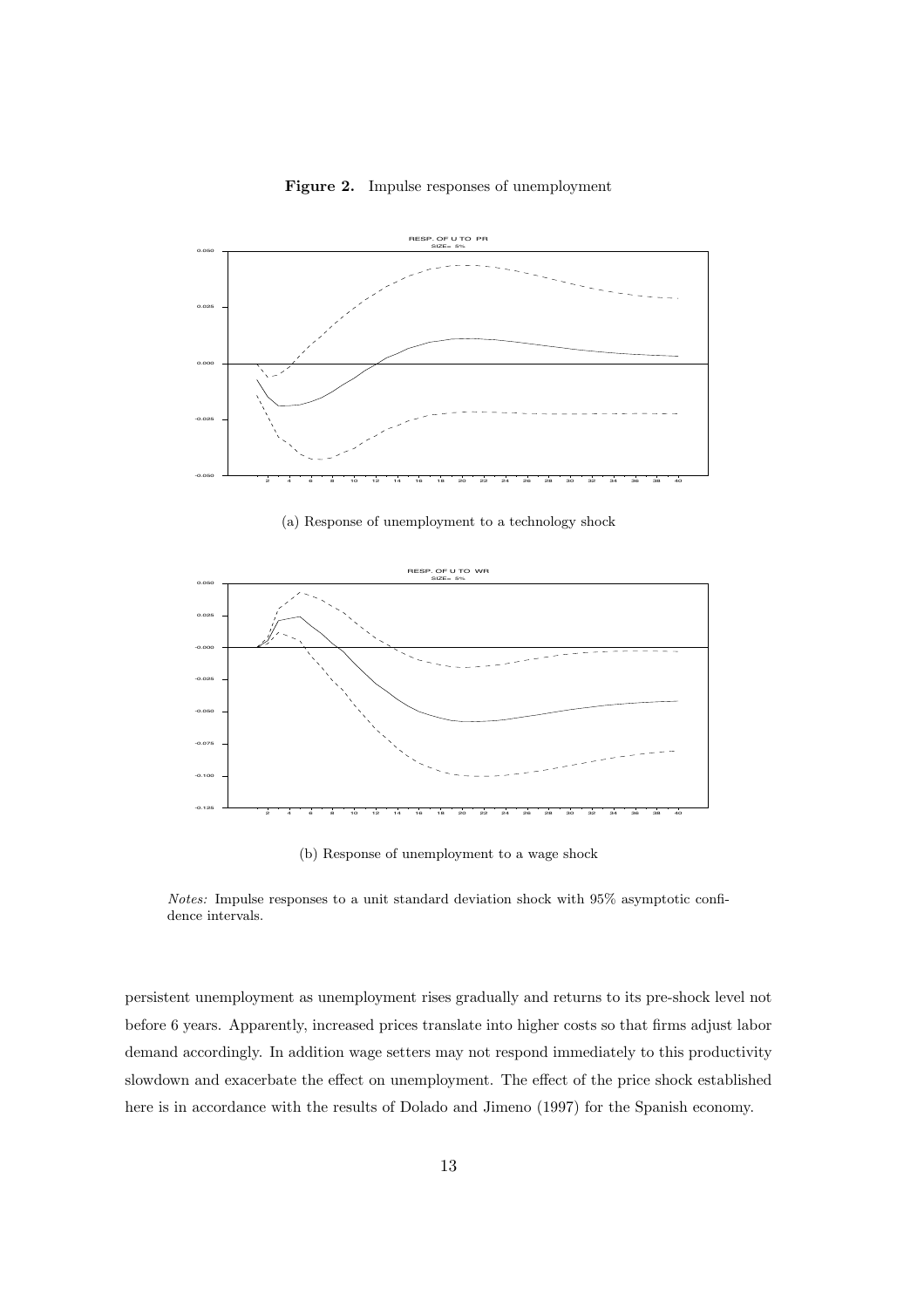

**Figure 3.** Impulse responses of unemployment

(a) Response of unemployment to a price shock



(b) Response of unemployment to a demand shock

Figure 3(b) shows that a demand shock apparently lowers unemployment in the short/medium run significantly, which is consistent with standard economic theory. Unemployment initially falls after a demand shock and returns to its pre-shock level after about 10 quarters. The more recent work on nominal rigidities is well corroborated by the impulse response analysis. The impulse responses reveal that prices rise gradually in response to a demand shock rather than jumping upward instantaneously (see Figure 7 in Appendix D). The response of the real wage is

Notes: Impulse responses to a unit standard deviation shock with 95% asymptotic confidence intervals.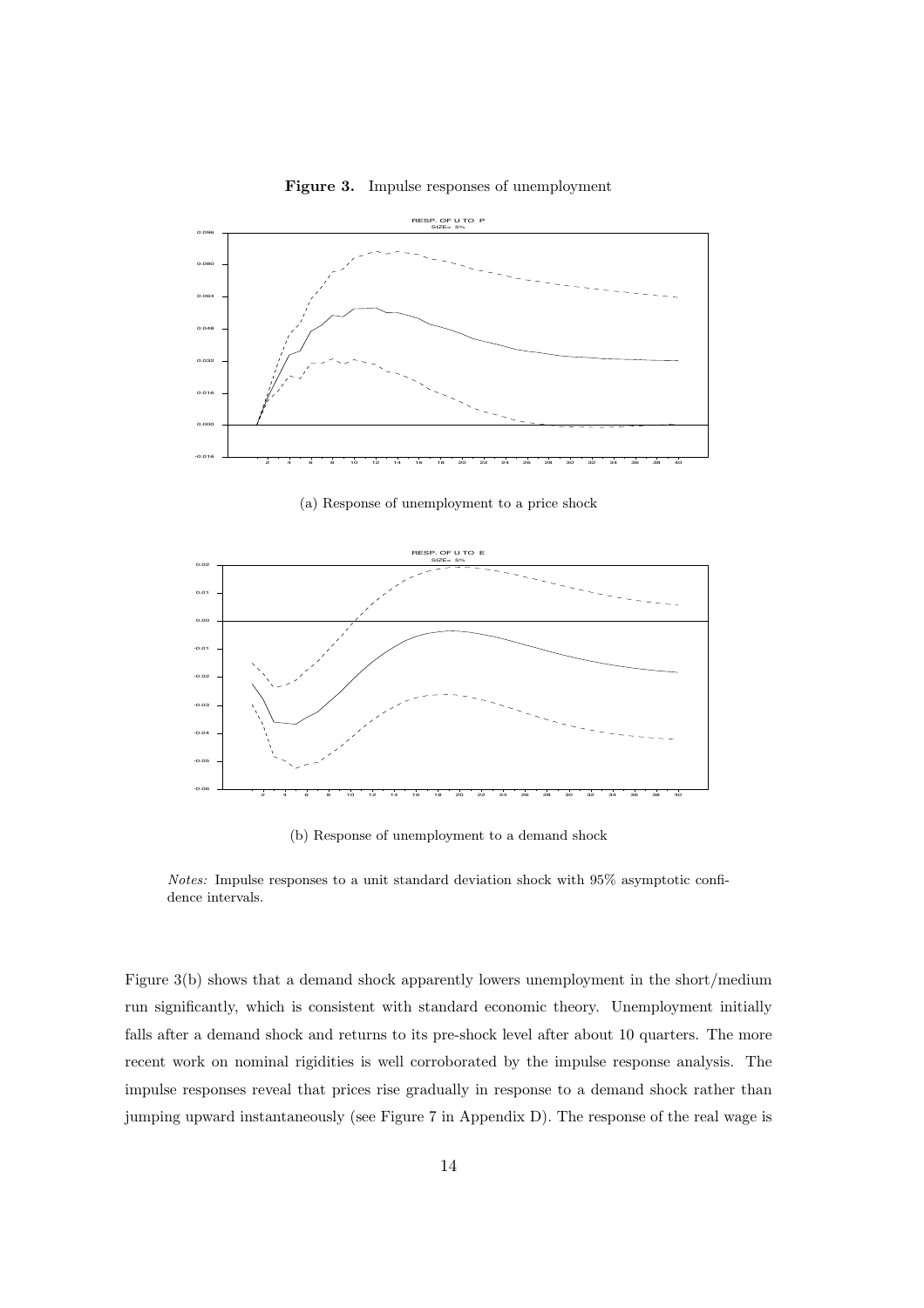



(a) Response of unemployment to a labor supply shock

Notes: Impulse responses to a unit standard deviation shock with 95% asymptotic confidence intervals.

not significantly different from zero, which indicates that nominal wages move at the same speed of adjustment, leaving real wages unaffected (see Figure 7). Theoretically speaking, when prices and wages adjust slowly, a demand shock leads to an outward shift of the labor demand curve and thus decreases unemployment. Once wages and prices have adjusted to the new situation, the effect on unemployment vanishes. The finding of a permanent demand effect by Dolado and Jimeno (1997) for Spain is, however, at odds with the results of this paper.

Finally, as shown in Figure 4(a) a positive shock to labor supply leads to a significant increase in unemployment returning to its pre-shock level after about 13 quarters. In contrast, labor supply shocks have permanent effects on unemployment in the studies by Carstensen and Hansen (2000) as well as Dolado and Jimeno (1997). To sum up, the impulse responses concerning the reaction of the unemployment rate appear to be all consistent with economic theory and allow a plausible interpretation. Especially price, demand and labor supply shocks seem to be decisive factors explaining unemployment, while technology and wage shocks are less crucial.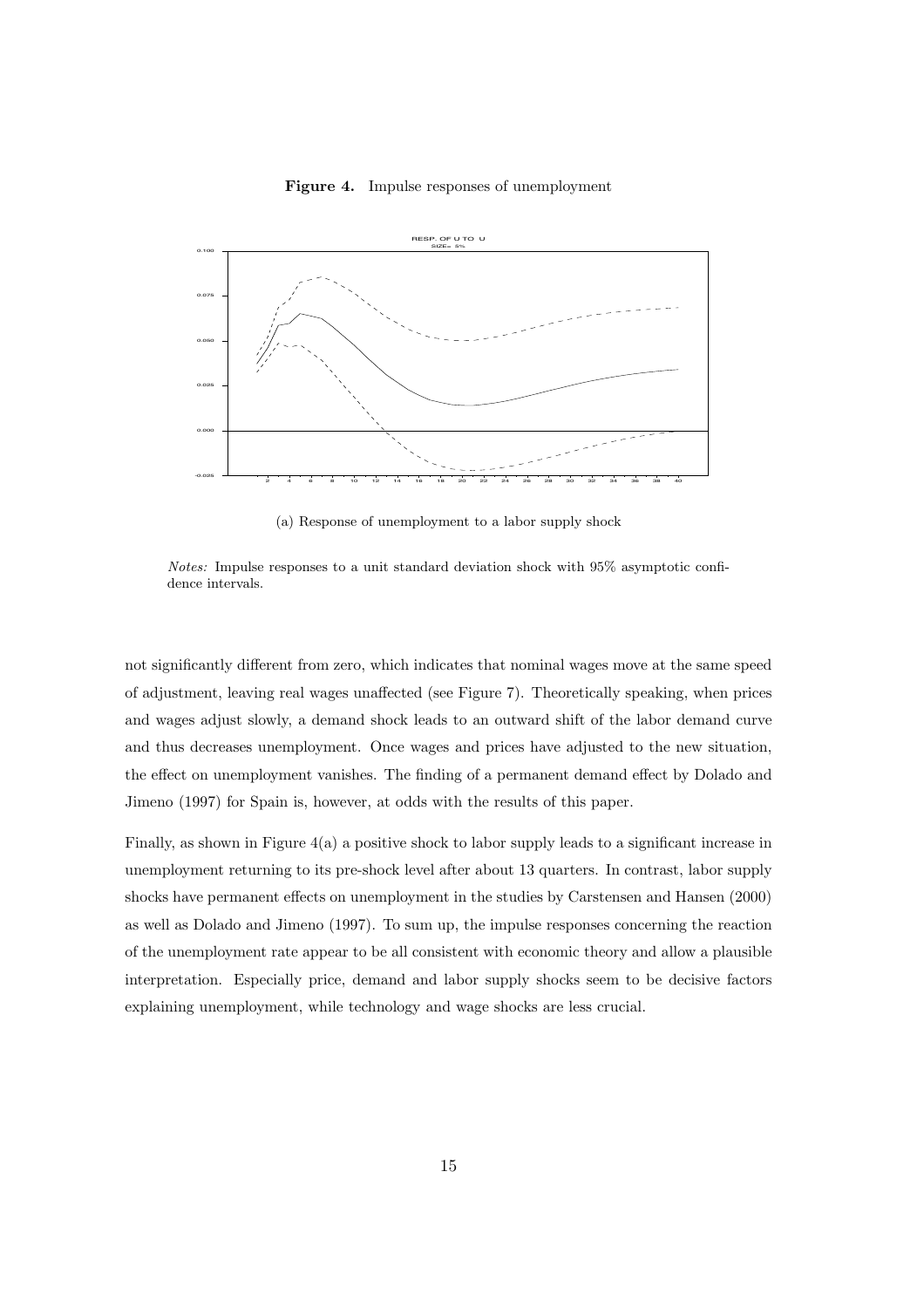

Figure 5. Forecast error variance decomposition for the unemployment rate

Notes: E S, E W, E P, E D, E L denote shocks to technology, wages, prices, aggregate demand, and labor supply respectively.

#### **5.2.2 Forecast Error Variance Decomposition**

Another tool for interpreting VAR models is the forecast error variance decomposition (FEVD) which provides complementary information on the dynamic behavior of the variables in the system. It is possible to decompose the forecast variance into the contributions by each of the different shocks,  $\epsilon_s$ ,  $\epsilon_w$ ,  $\epsilon_p$ ,  $\epsilon_d$  and  $\epsilon_l$ . When calculated by the structural shocks as in the present case, the FEVD provides information on the importance of various structural shocks explaining the forecast error variability of the unemployment series.<sup>15</sup>

The FEVD for the unemployment rate is depicted in Figure 5. It can be seen that in the present model the forecast error variance of the unemployment series is mainly determined by labor supply shocks and to a lesser extent by demand shocks. The importance of demand shocks

<sup>&</sup>lt;sup>15</sup> Note, however, that the FEVD depends on the economic identification of the model. Especially in a small macroeconomic model framework as considered here additional variables that possibly affect the system might also change the forecast errors significantly. Therefore the interpretation of the FEVD should always be restricted to the model under consideration.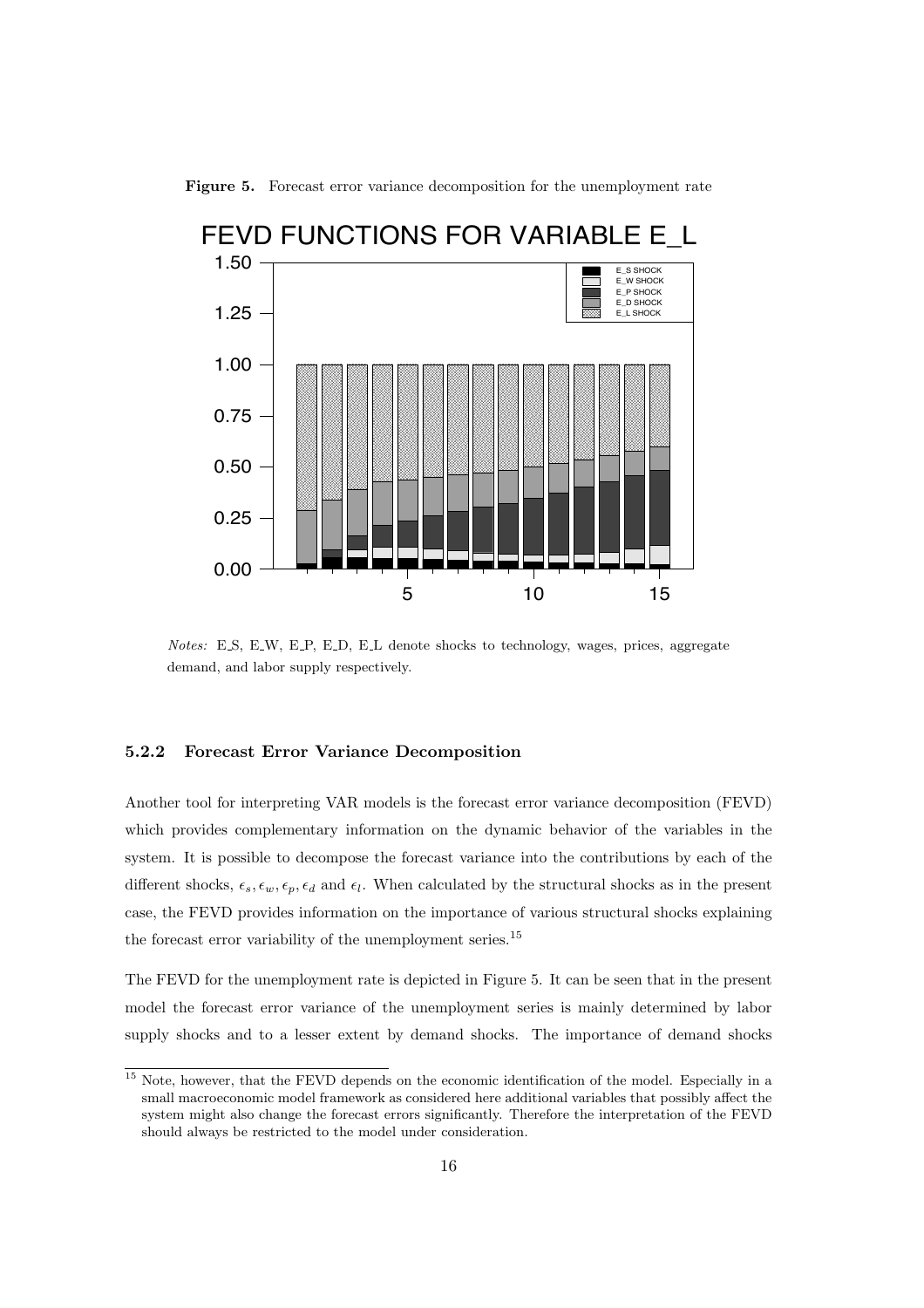declines with rising forecast horizon. In contrast, price shocks are irrelevant for the short term prediction while they gain importance when predicting the forecast error variance for more than a year ahead. Technology and wage shocks only have a negligible but relatively constant influence on the forecast error variance of unemployment.

The FEVD suggests that demand shocks account for unemployment fluctuations in the short run, which is consistent with standard economic reasoning. In the long run, however, demand factors loose importance and the unemployment variability is predominantly explained by supply factors like labor supply and price shocks.

## **6 Conclusions**

Germany has experienced a huge increase in its unemployment rate over the last decades reaching historical records in the late 1990s. This paper analyzed the impact of various macroeconomic shocks as a source of high and persistent unemployment in Germany. The particular interest was to investigate how certain shocks propagate to the labor market and their relative importance for the rise in German unemployment. Using the theoretical framework offered by Dolado and Jimeno (1997), a structural error correction model was estimated using data for Germany from 1969 to 1998, including unified Germany from 1991:1.

In contrast to Dolado and Jimeno (1997), the German data was found to be cointegrated. The specification of the cointegrating vectors revealed two economically meaningful equilibrium relations, namely a labor demand and a wage setting schedule. The dynamics of the present model were displayed by means of impulse response functions and the forecast error variance decomposition. Technology and wage shocks were found to exhibit only short run effects on unemployment. A demand shock displays the expected effect as unemployment is significantly lowered in the short/medium run while the effect vanishes in the long run. A shock to labor supply significantly increases unemployment over a horizon up to three years. Price shocks exhibit the most persistent effect on unemployment with unemployment returning to its pre-shock level after 6 years. The forecast error variance is mainly explained by labor supply, price and demand shocks.

The following conclusions can be drawn from the foregoing analysis. First, the empirical results suggest that it might be too simple blaming solely high wages for unemployment in Germany. In line with findings by Carstensen and Hansen (2000), wage shocks have been demonstrated to be of only minor importance in explaining unemployment fluctuations and affect unemployment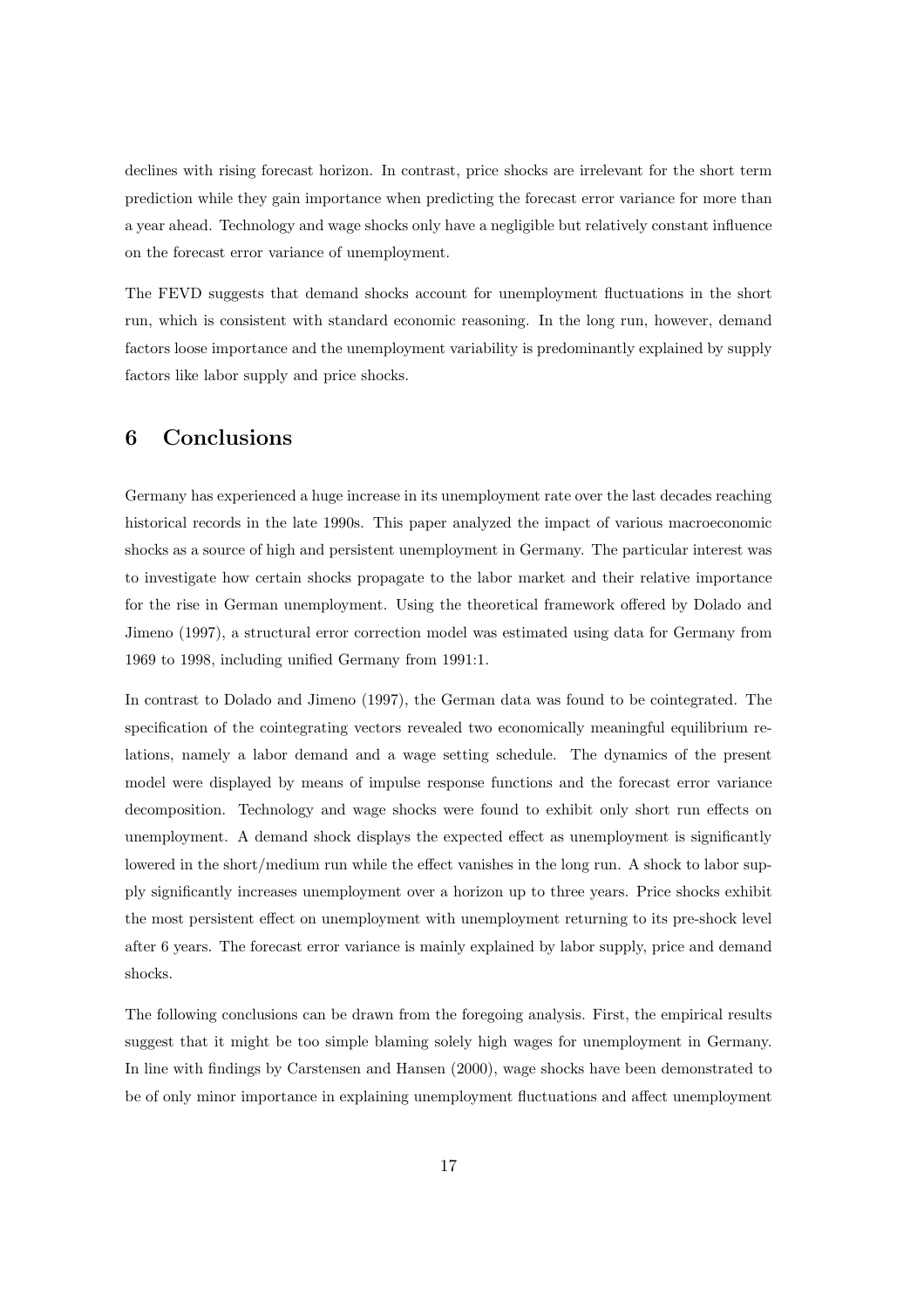only in the short run. Second, demand, price and labor supply shocks appear to be important short/medium run determinants of unemployment. In that sense, price shocks like the oil price crises in the 1970s together with a large productivity slowdown certainly contributed to the initial rise in unemployment during that period. Moreover, adverse demand shocks from tight macroeconomic policy in the post unification era might have played a dominant role in explaining high unemployment in the 1990s. Third, unemployment persistence can be explained by a series of long lasting shocks as for example price, demand and labor supply shocks return only slowly to their pre-shock levels.

The analysis casts some doubt on the popular labor market flexibility notion explaining high and persistent unemployment in Germany entirely by rigid wages and labor market institutions. This paper illustrated that macroeconomic shocks can very well account for rising unemployment over the sample period. While macroeconomic shocks are able to explain large fluctuations and upward jumps in unemployment such sudden changes are hard to reconcile with a pure microbased explanation since most of the labor market institutions were already in place even before unemployment started to rise. In general, macroeconomic distortions are more likely to prevail when unemployment persists for many years and unemployment spells are long, which is exactly the case in Germany (Lindbeck, 1993).

Yet, explaining the German unemployment experience by shocks is certainly not the whole story. As mentioned in Section 2 there are large differences in unemployment across regions in Germany, which are difficult to justify in terms of macroeconomic shocks that should affect the entire economy homogeneously. Macroeconomic shocks can probably account for the common movements in unemployment but cannot explain why different regions react so differently to those shocks and why certain groups in the labor market are affected by unemployment more than others. These differences can only be explained by individual and societal values as well as institutions that govern the labor market and the economy as a whole.

Since we fail to observe a decline in unemployment to levels like in the beginning of the 1970s or 1980s, the exact mechanisms of unemployment persistence remain puzzling. Further research needs to be directed towards the combination of shocks and institutions in a time series framework.<sup>16</sup> Moreover, the inclusion of a monetary sector into the theoretical model might help to understand the transmission process of monetary shocks, such as unexpected increases in the money supply or interest rates to the labor market.

 $\frac{16}{16}$  See Blanchard and Wolfers (2000) for a panel data approach on the impact of shocks and institutions on unemployment.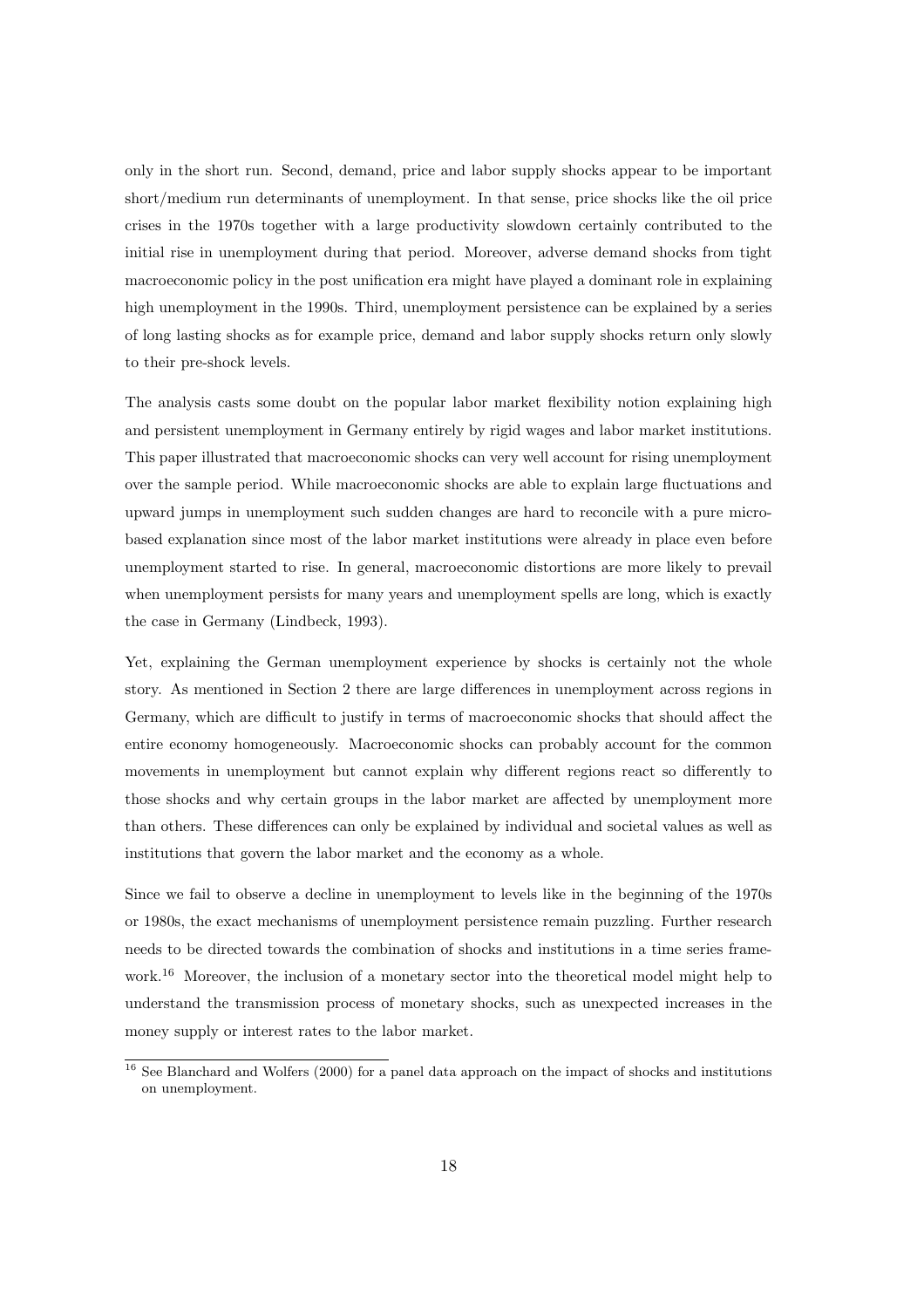### **References**

- Amisano, G. and Giannini, C. (1997). *Topics in Structural VAR Econometrics*, second edn, Springer, Berlin.
- Andersen, T. M. and Hylleberg, S. (1998). Wage adjustment and employment persistency, *Macroeconomic Dynamics* **2**: 472–491.
- Bean, C. R. (1994). European unemployment: A survey, *Journal of Economic Literature* **32**: 573– 619.
- Bernanke, B. (1986). Alternative explanations of the money-income correlation, *Carnegie-Rochester Conference Series on Public Policy* **25**: 49–99.
- Blanchard, O. J. (1989). A traditional interpretation of macroeconomic fluctuations, *American Economic Review* **79**: 1146–1164.
- Blanchard, O. J. and Quah, D. (1989). The dynamic effects of aggregate supply and demand disturbances, *American Economic Review* **79**: 655–673.
- Blanchard, O. J. and Wolfers, J. (2000). The role of shocks and institutions in the rise of European unemployment: The aggregate evidence, *The Economic Journal* **111**: 1–33.
- Blanchard, O. and Watson, M. (1986). Are business cycle all alike?, *in* R. Gordon (ed.), *American Business Cycle: Continuity and Change*, NBER and University of Chicago, pp. 123–156.
- Breitung, J. (1998). Neuere Entwicklungen auf dem Gebiet ökonometrischer Strukturmodelle, *ifo Studien* **44**(4): 371–392.
- Bundesanstalt für Arbeit (1997). *Der Arbeitsmarkt*, Nürnberg.
- Carlton, D. (1986). The rigidity of prices, *American Economic Review* **76**(4): 637–658.
- Carstensen, K. and Hansen, G. (2000). Cointegration and common trends on the West German labour market, *Empirical Economics* **25**: 475–493.
- Dolado, J. J. and Jimeno, J. F. (1997). The causes of Spanish unemployment: A structural VAR approach, *European Economic Review* **41**: 1281–1307.
- Doornik, J. A. and Hendry, D. F. (1997). *Modelling Dynamic Systems Using PcFiml 9 for Windows*, London: Timberlake Consulting.
- Doornik, J., Nielsen, B. and Hendry, D. (1998). Inference in cointegrating models: UK M1 revisited, *Journal of Economic Surveys* **12**: 533–572.
- Favero, C. A. (2001). *Applied Macroeconometrics*, Oxford University Press, Oxford.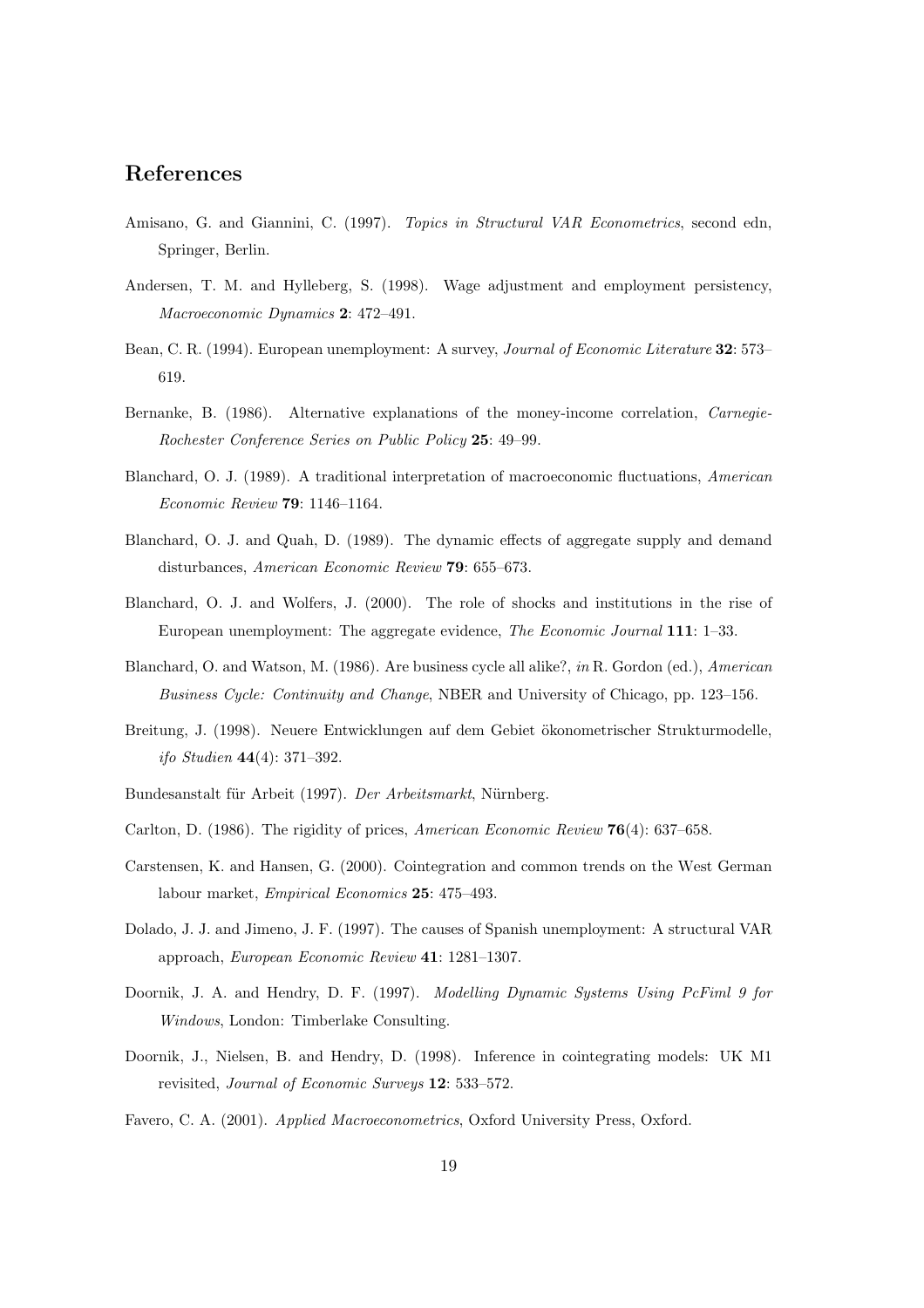- Franz, W. (1996). Theoretische Ansätze zur Erklärung der Arbeitslosigkeit: Wo stehen wir 1995?, *in* B. Gahlen, H. Hesse and H. J. Ramser (eds), *Arbeitslosigkeit und Möglichkeiten*  $\ddot{\textit{u}}$  *ihrer Überwindung*, Mohr, Tübingen, pp. 3–46.
- Giannini, C., Lanzarotti, A. and Seghelini, M. (1995). A traditional interpretation of macroeconomic fluctuations: The case of Italy, *European Journal of Political Economy* **11**: 131–155.
- Hansen, G. (2000). The German labour market and the unification shock, *Economic Modelling* **17**: 439–454.
- Hassler, U. and Wolters, J. (1995). Long memory in inflation rates: International evidence, *Journal of Business & Economic Statistics* **13**: 37–45.
- Hunt, J. (1995). The effect of unemployment compensation on unemployment duration in Germany, *Journal of Labor Economics* **13**(1): 88–120.
- Johansen, S. and Juselius, K. (1994). Identification of the long run and the short run structure: An application to the IS/LM model, *Journal of Econometrics* **63**: 7–36.
- Johansen, S. and Nielsen, B. (1993). Asymptotics for cointegration rank tests in the presence of intervention dummies - manual for the simulation program DisCo, Institute of Mathematical Statistics, University of Copenhagen.
- Lindbeck, A. (1992). Macroeconomic theory and the labor market, *European Economic Review* **36**: 209–235.
- Lindbeck, A. (1993). *Unemployment and Macroeconomics*, MIT Press, Cambridge, Massachusetts.
- Manning, A. (1993). Wage bargaining and the Phillips curve: The identification and specification of aggregate wage equations, *Economic Journal* **103**: 98–118.
- Nielsen, B. (1994). *DisCo*, Institute of Mathematical Statistics, University of Copenhagen.
- Osterwald-Lenum, M. (1992). A note with quantiles of the asymptotic distribution of the maximum likelihood cointegration rank test statistics: Four cases, *Oxford Bulletin of Economics and Statistics* **54**(3): 461–472.
- Saikkonen, P. and Lütkepohl, H. (2000). Testing for the cointegration rank of a VAR process with structural shifts, *Journal of Business & Economic Statistics* **18**(4): 451–464.
- Steiner, V. (1997). Unemployment duration in Germany, *Diskussionspapier 14*, ZEW.
- Tyrväinen, T. (1995). Wage setting taxes and demand for labor: Multivariate analysis of cointegrating relations, *Empirical Economics* **20**: 271–297.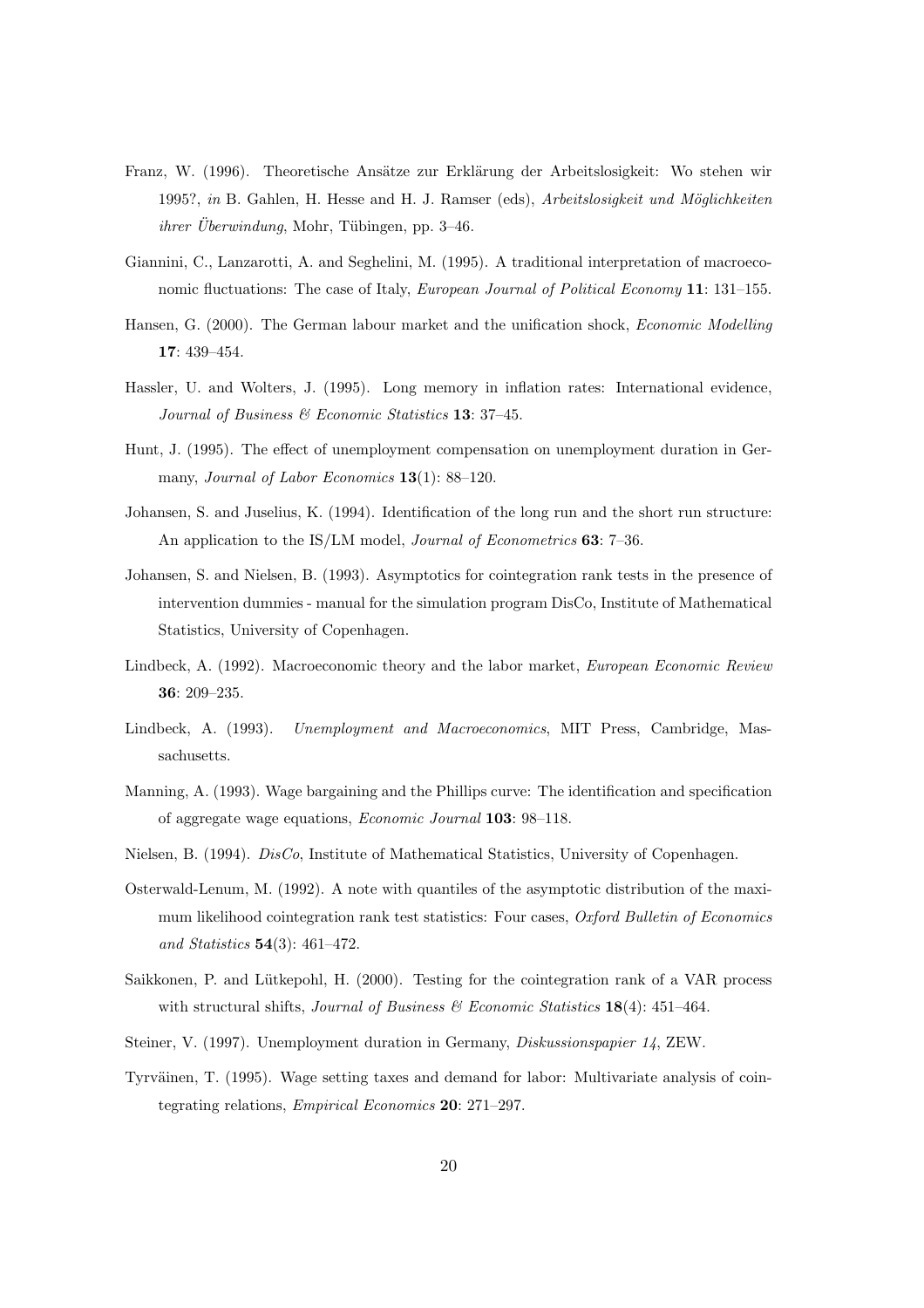# **A Data and Variables**

The series for gross domestic product (GDP) and the consumer price index (CPI) were taken from the International Monetary Fund (IMF) International Financial Statistics (IFS) database. The data series for unemployment and wages come from the OECD while the employment series was taken from the Bundesbank database. The periodicity of the data is quarterly and it is seasonally adjusted. The series are for Germany and range from 1969:1 to 1998:4, including unified Germany from 1991:1. Notice that all variables, except the unemployment rate, are expressed in logarithms.

|                  | <b>Table 3.</b> Data definitions and labels                                                                          |
|------------------|----------------------------------------------------------------------------------------------------------------------|
| $\epsilon$       | Total employment (employees and self employed)                                                                       |
| $\boldsymbol{p}$ | Consumer price index (CPI) with base year 1995                                                                       |
| $\boldsymbol{u}$ | Unemployment rate as percentage of the civilian labor force<br>as measured by the Federal Labor Office <sup>17</sup> |
| $\mathcal{Y}$    | Real gross domestic product (GDP) (ratio of nominal GDP<br>and the CPI)                                              |
| w                | Nominal hourly wages in the manufacturing sector                                                                     |
| $w-p$            | Real wage <sup>18</sup>                                                                                              |
| $y-e$            | Productivity                                                                                                         |
| sd91             | Step dummy $(0:$ until 1990:4, 1: from 1991:1) to account<br>for the level shift due to the German unification       |
| d91              | Impulse dummy for 1991:1                                                                                             |

<sup>&</sup>lt;sup>17</sup> The same definition of the real wage is used by Dolado and Jimeno (1997). Blanchard (1989) employs the PCE deflator and notes that the differences in the results when using the CPI were minor.

<sup>&</sup>lt;sup>18</sup> Notice, that measuring unemployment by the persons being registered as unemployed like the Federal Labor Office differs considerably from the standardized unemployment rate published by EUROSTAT. Although the two unemployment rates differ substantially in their levels their dynamics are fairly similar. Since in this study no comparison is made with other countries and the primary interest lies in the history and the dynamics of unemployment, it seems appropriate to use the non-standardized unemployment rate.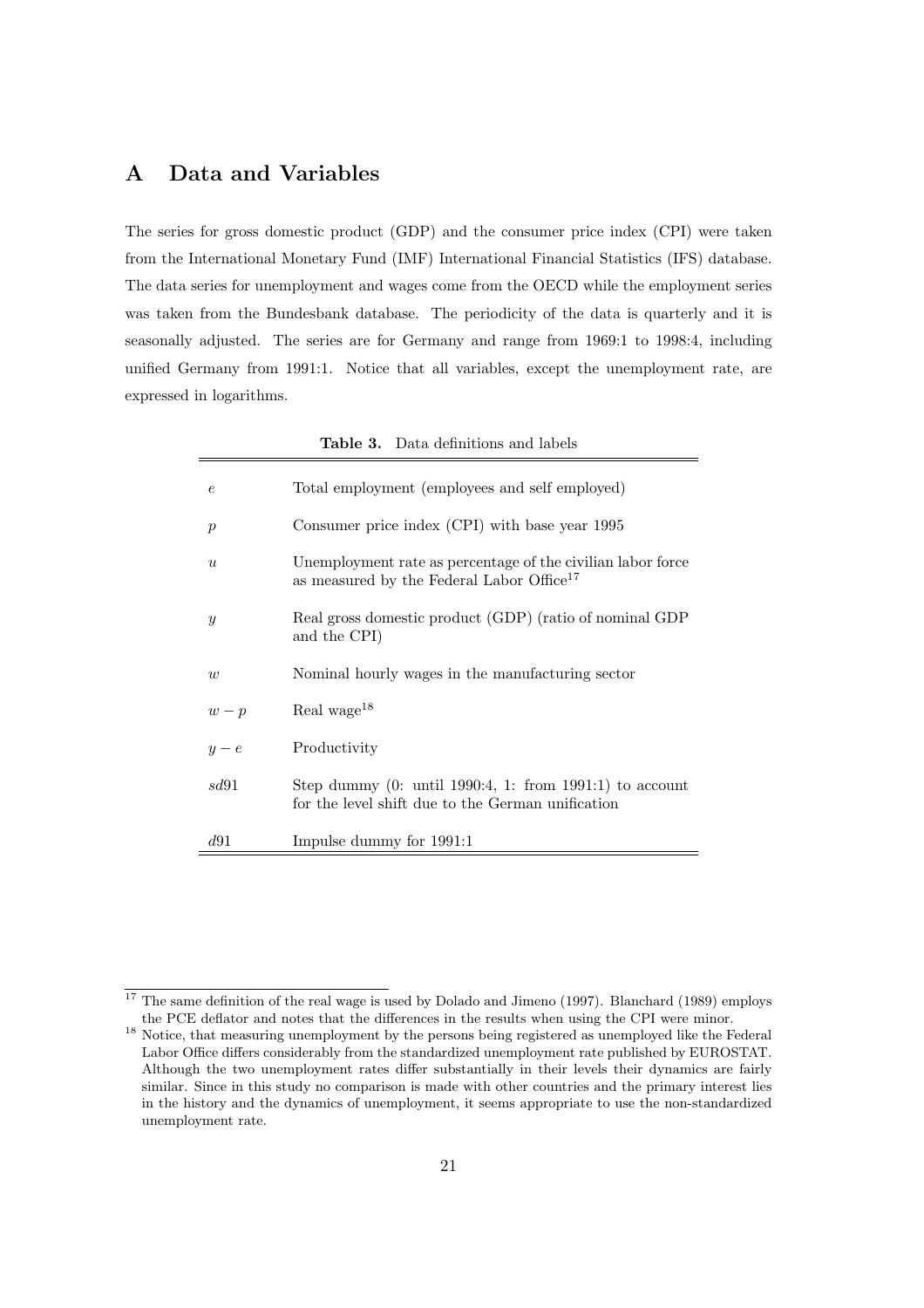**Figure 6.** The data series for employment  $(e)$ , prices  $(p)$ , unemployment  $(u)$ , real output  $(y)$ , wages  $(w)$ , real wages  $(w - p)$ , and productivity  $(y - e)$ 

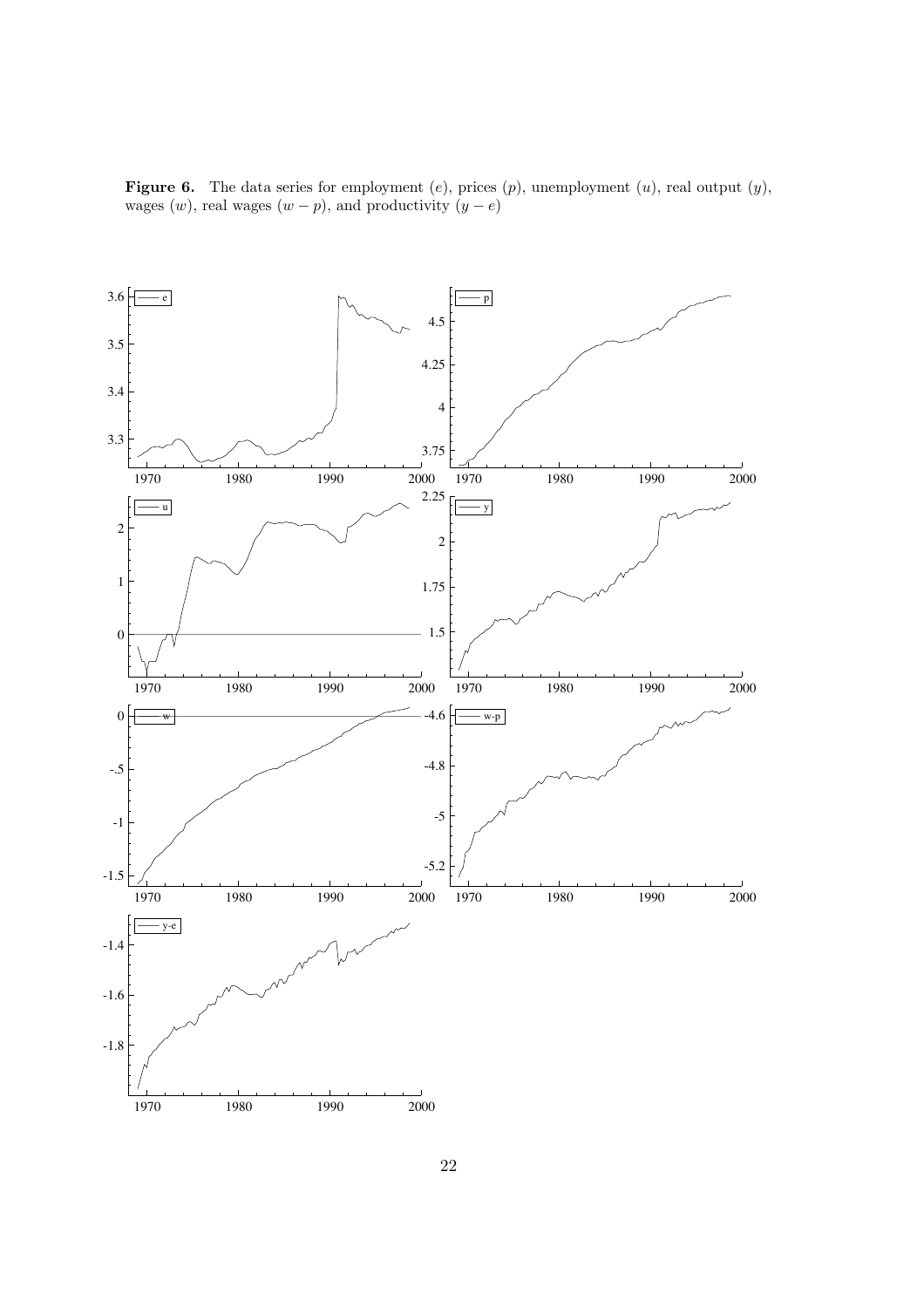# **B** Saikkonen-Lütkepohl Cointegration Rank Test

| $H_0$ : rank=r | Test statistic<br>$-T \sum log(.)$ | Critical values<br>$(95\%$ quantiles) |
|----------------|------------------------------------|---------------------------------------|
| $r=0$          | $79.20**$                          | 65.69                                 |
| $r = 1$        | $46.39*$                           | 45.13                                 |
| $r=2$          | 26.93                              | 28.47                                 |
| $r = 3$        | 5.40                               | 15.92                                 |
| $r = 4$        | 1.19                               | 6.83                                  |

**Table 4.** SL-test for the cointegration rank of  $x_t = (y - e, p, w - p, e, u)_t$ 

Notes: \*\* and \* denote significance at the 1% and 5 % level respectively.

# **C Structural Identification Estimate**

| Equation $\nu_t = C \epsilon_t$ |               |                                                             |                                                                                           |                                                                                                   |                               |                               |
|---------------------------------|---------------|-------------------------------------------------------------|-------------------------------------------------------------------------------------------|---------------------------------------------------------------------------------------------------|-------------------------------|-------------------------------|
| $(y-e)$ $\nu_{(y-e)}$           |               | $= 0.009\epsilon_{s}$<br>(15.17)                            |                                                                                           |                                                                                                   |                               |                               |
| $(w-p)$                         | $\nu_{(w-p)}$ | $= 0.002\epsilon_s + 0.007\epsilon_p$<br>$(3.25)$ $(15.17)$ |                                                                                           |                                                                                                   |                               |                               |
| $\mathcal{p}$                   | $\nu_p$       |                                                             | $= -0.002\epsilon_s - 0.002\epsilon_p + 0.003\epsilon_w$<br>$(-5.15)$ $(-5.24)$ $(15.17)$ |                                                                                                   |                               |                               |
| $\epsilon$                      | $\nu_e$       |                                                             |                                                                                           | $= 0.0001\epsilon_s -0.001\epsilon_p -0.0001\epsilon_w$<br>$(0.21)$ $(-2.95)$ $(-0.36)$           | $+0.003\epsilon_d$<br>(15.17) |                               |
| $\boldsymbol{u}$                | $\nu_u$       |                                                             |                                                                                           | $= -0.010\epsilon_s -0.006\epsilon_p -0.003\epsilon_w$<br>$(-2.38)$ $(-1.46)$ $(-0.84)$ $(-5.92)$ | $-0.022\epsilon_d$            | $+0.037\epsilon_l$<br>(15.17) |

**Table 5.** Structural identification estimate (just-identified model)

Notes: t-statistics are reported in parentheses.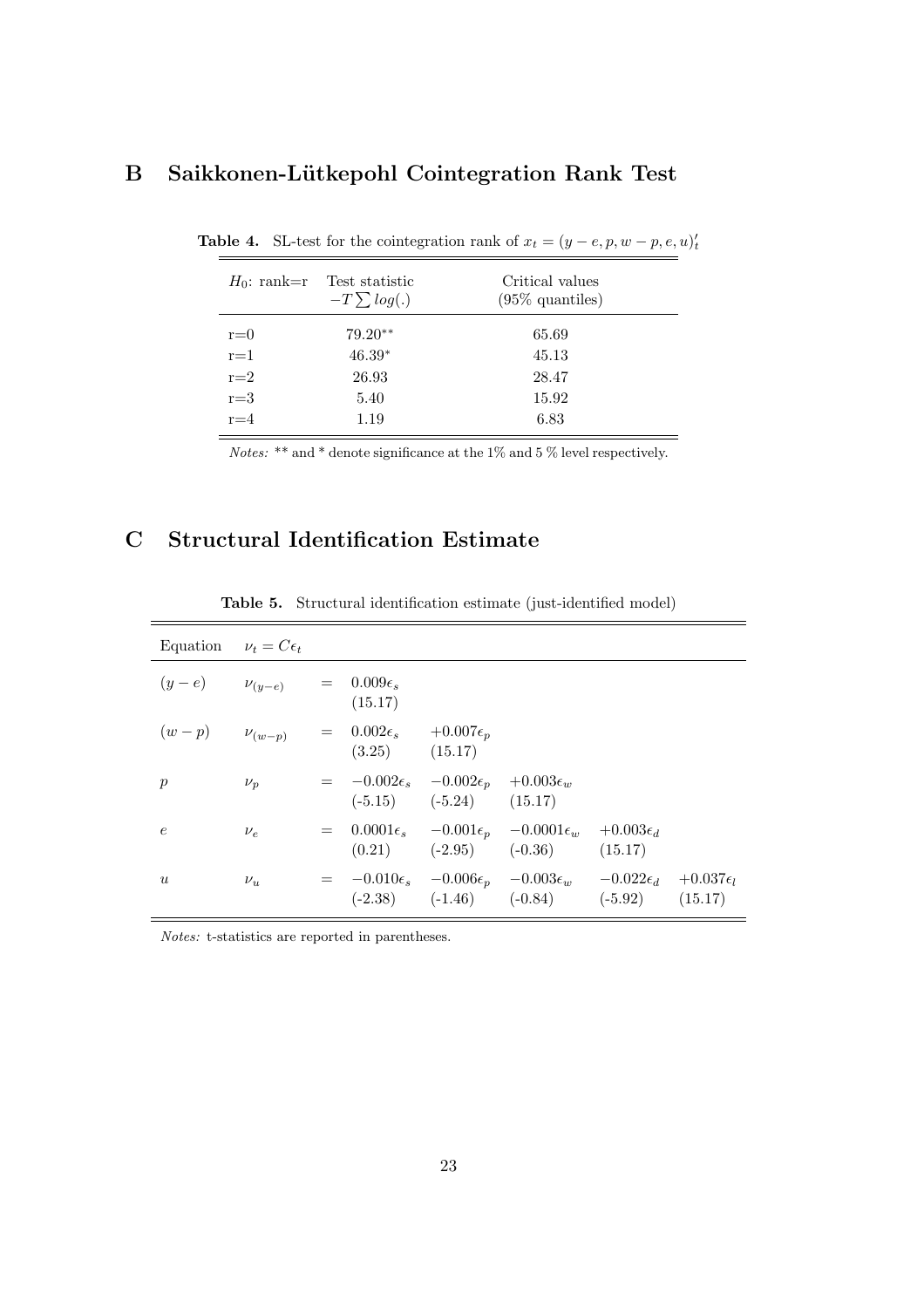| Equation $\nu_t = C \epsilon_t$ |         |                                                                  |                               |  |
|---------------------------------|---------|------------------------------------------------------------------|-------------------------------|--|
| $(y-e)$ $\nu_{(y-e)}$           |         | $= 0.009\epsilon$<br>(15.17)                                     |                               |  |
| $(w-p)$ $\nu_{(w-p)}$           |         | $= 0.002\epsilon_s + 0.007\epsilon_p$<br>$(3.25)$ $(15.17)$      |                               |  |
| $\mathcal{p}$                   | $\nu_p$ | $= -0.002\epsilon_s -0.002\epsilon_p +0.003\epsilon_w$           | $(-4.97)$ $(-5.88)$ $(15.17)$ |  |
| $\epsilon$                      | $\nu_e$ | $=$ $-0.001\epsilon_p$ $+0.003\epsilon_d$<br>$(-4.25)$ $(15.17)$ |                               |  |
| $\boldsymbol{u}$                | $\nu_u$ | $=$ $-0.010\epsilon_s$ $-0.022\epsilon_d$ $+0.037\epsilon_l$     | $(-2.05)$ $(-5.96)$ $(15.17)$ |  |

**Table 6.** Structural identification estimate (overidentified model)

Notes: t-statistics are reported in parenthesis.

# **D Responses of Prices and Wages to a Demand Shock**





(a) Response of prices to a demand shock

(b) Response of the real wage to a demand shock

Notes: Impulse responses to a unit standard deviation shock with 95% asymptotic confidence intervals.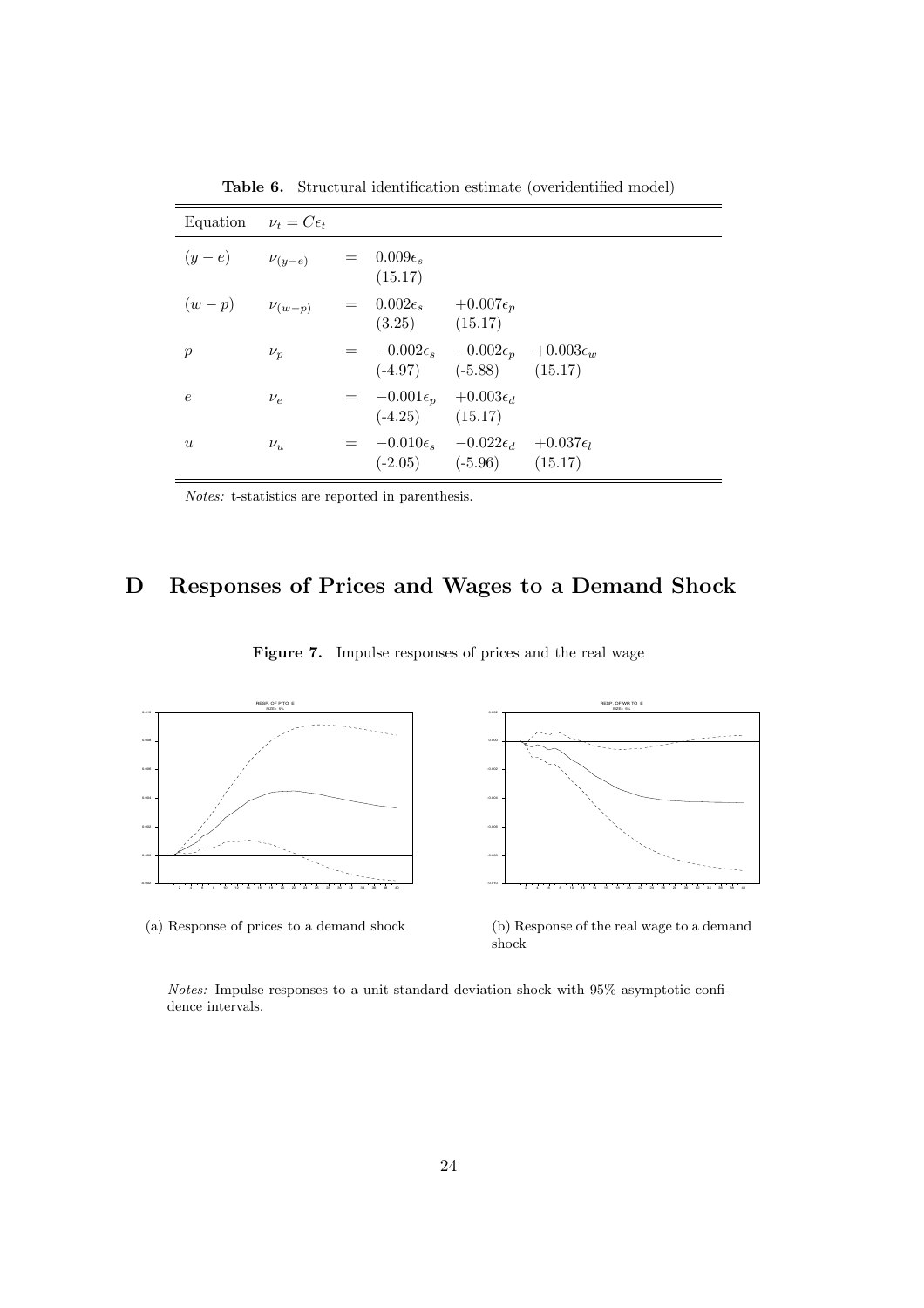# **Discussion Paper Series, ZEW (since 1999)**

Series:  $\triangleright$  Labour Economics, Human Resources and Social Policy (LE)

- $\triangleright$  Public Finance and Corporate Taxation (PF)
- $\triangleright$  International Finance and Financial Management (IF)
- $\triangleright$  Industrial Economics and International Management (IE)
- $\triangleright$  Environmental and Resource Economics and Environmental Management (EE)

*Discussion Papers which have been published elsewhere are supplemented with this information in italics. The date or volume is not included if the publication is forthcoming.*

| No.     | <b>Author(s)</b>                                             | <b>Title</b>                                                                                                                                                                                                                                    | <b>Series</b> |
|---------|--------------------------------------------------------------|-------------------------------------------------------------------------------------------------------------------------------------------------------------------------------------------------------------------------------------------------|---------------|
| 99-01   | <b>Matthias Almus</b><br>Eric A. Nerlinger                   | Zum Zusammenhang zwischen Größe und Wachstum bei<br>Gründungen – Empirische Ergebnisse für West-Deutschland;<br>erscheint in: Beiträge zur Arbeitsmarkt- und Berufsforschung                                                                    | IE            |
| 99-02   | Friedhelm Pfeiffer                                           | Existenzgründerpotentiale unter Arbeitsuchenden: Empirische<br>Evidenz auf der Basis des Mikrozensus; in: Mitteilungen aus der<br>Arbeitsmarkt- und Berufsforschung 32 (3), 1999, S. 300-314                                                    | LE            |
| 99-03   | John T. Addison<br>Pedro Portugal                            | Unemployment Benefits and Joblessness:<br>A Discrete Duration Model with Multiple Destinations                                                                                                                                                  | LE            |
| 99-04   | Friedrich Heinemann                                          | Exchange Rate Regimes and Fiscal Discipline in OECD Countries;<br>in: Aussenwirtschaft, Schweizerische Zeitschrift für internationale<br>Wirtschaftsbeziehungen, 2000, Vol. 55 (2), 211-232                                                     | IF            |
| 99-05   | <b>Matthias Almus</b><br>Eric A. Nerlinger<br>Fabian Steil   | Growth Determinants of Start-Ups in Eastern Germany:<br>A Comparison Between Innovative and Non-Innovative Firms;<br>erscheint in: W. During and R. Oakey (eds): New Technology-Based<br>Firms in the 1990s, Vol. VI                            | IE            |
| 99-06   | Martin Falk<br><b>Bertrand Koebel</b>                        | Curvature Conditions and Substitution Patterns among Capital,<br>Energy, Materials and Heterogeneous Labour                                                                                                                                     | LE            |
|         | 99-07 Ulrich Kaiser                                          | New technologies and the demand for heterogeneous labor:<br>Firm-level evidence for the German business-related services<br>sector; in: Economics of Innovation and New Technology Vol. 9(5),<br>pp. 465-484                                    | IE            |
| 99-08   | Michael Schröder<br>Robert Dornau                            | What's on their Mind: Do Exchange Rate Forecasters Stick to<br><b>Theoretical Models?</b>                                                                                                                                                       | IF            |
| 99-09   | Matthias Almus<br>Dirk Engel<br>Eric A. Nerlinger            | Wachstumsdeterminanten junger Unternehmen in den alten und<br>neuen Bundesländern: Ein Vergleich zwischen innovativen und<br>nicht-innovativen Unternehmen; in: Zeitschrift für Wirtschafts- und<br>Sozialwissenschaften, 119, 1999, S. 561-592 | IE            |
| $99-10$ | Herbert S. Buscher<br>Johannes Felder<br>Viktor Steiner      | Regional Convergence and Economic Performance<br>- A Case Study of the West German Laender                                                                                                                                                      | LE            |
| 99-11   | Christoph Böhringer<br>Jesper Jensen<br>Thomas F. Rutherford | Energy Market Projections and Differentiated Carbon Abatement in the<br>European Union; in: C. Carraro (ed.), Efficiency and Equity of Climate<br>Change Policy, Kluwer, 199-220                                                                | EE            |
| 99-12   | Friedhelm Pfeiffer<br>Rank Reize                             | Berufliche Weiterbildung und Existenzgründung, in: J. Merz (Hrsg.),<br>Existenzgründung - Tipps, Training, Studien und Praxis für<br>Unternehmen und Freie Berufe, Baden-Baden, Nomos, 2001                                                     | LE            |
|         | 99-13 Christoph Böhringer<br>Heinz Welsch                    | $C&C$ – Contraction and Convergence of Carbon Emissions:<br>The Economic Implications of Permit Trading                                                                                                                                         | EE            |
| 99-14   | Martin Falk<br>Katja Seim                                    | Workers' Skill Level and Information Technology – Evidence from<br>German Service Firms, revised version forthcoming in: International<br>Journal of Manpower, 2001, Vol. 22 No. 1/2                                                            | LE            |
| 99-15   | Claudia Müller<br>Herbert S. Buscher                         | The Impact of Monetary Instruments on Shock Absorption<br>in EU-Countries                                                                                                                                                                       | IF            |
| 99-16   | Herbert S. Buscher                                           | Business Cycles in EU Member States                                                                                                                                                                                                             | LE            |
| 99-17   | Robert Dornau<br>Andrea Szczesny                             | 250 Analysten, 1 Portfolio? – Eine ökonometrische Analyse von Empfeh-<br>lungen zur Gestaltung eines Vemögensportfolios zur Altersvorsorge                                                                                                      | IF            |
|         | 99-18 Dirk Engel                                             | Der Einfluß der Grenznähe auf die Standortwahl von<br>Unternehmen: Eine theoretische Analyse und empirische Befunde<br>für Ostdeutschland                                                                                                       | IE            |
| 99-19   | Claudia Stirböck<br>Friedrich Heinemann                      | Capital Mobility within EMU                                                                                                                                                                                                                     | IF            |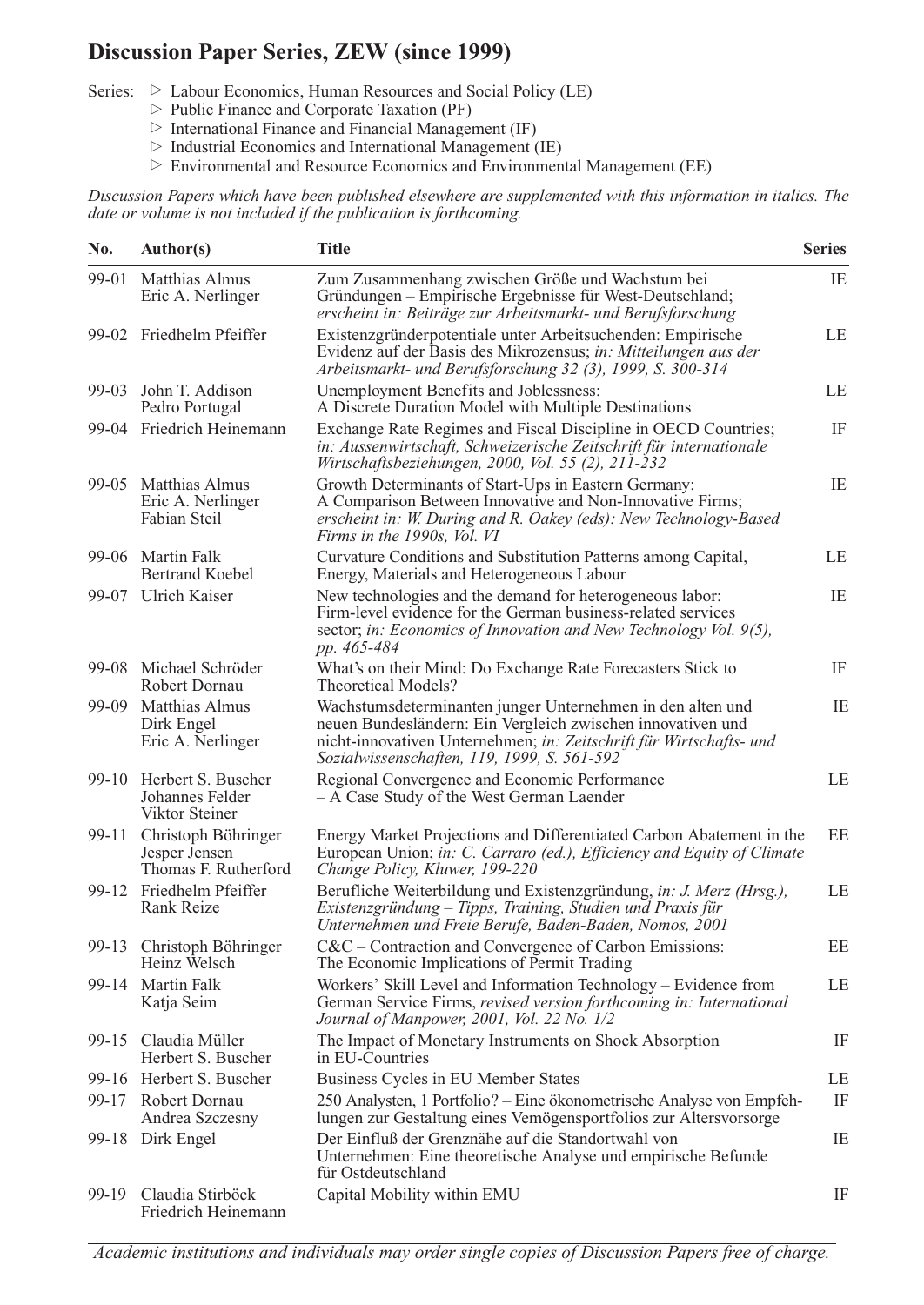|       | 99-20 Christoph Böhringer                          | Die Kosten des Klimaschutzes. Eine Interpretationshilfe für die<br>mit quantitativen Wirtschaftsmodellen ermittelten Kostenschätzungen;<br>in: Journal of Environmental Law and Policy, Zeitschrift für<br>Umweltpolitik und Umweltrecht, ZfU 3/99, 369-384               | EE        |
|-------|----------------------------------------------------|---------------------------------------------------------------------------------------------------------------------------------------------------------------------------------------------------------------------------------------------------------------------------|-----------|
| 99-21 | Wolfgang Franz<br>Volker Zimmermann                | Mobilität nach der beruflichen Ausbildung: Eine empirische Studie<br>für Westdeutschland; in: Jahrbücher für Nationalökonomie und Statistik<br>$219 (1+2)$ , 1999, S. 143-164                                                                                             | LE        |
|       | 99-22 Matthias Almus<br>Jürgen Egeln<br>Dirk Engel | Determinanten regionaler Unterschiede in der Gründungshäufigkeit<br>wissensintensiver Dienstleister; erscheint in: Jahrbücher für Regional-<br>wissenschaft, 2001                                                                                                         | IE        |
| 99-23 | Thiess Büttner                                     | Regional Stabilization by Fiscal Equalization?<br>Theoretical Considerations and Empirical Evidence from Germany                                                                                                                                                          | PF        |
|       | 99-24 Thomas Zwick                                 | Innovations Induce Asymmetric Employment Movements;<br>in: Konjunkturpolitik, 45, Vol. 4 (1999), pp. 273-289                                                                                                                                                              | LE        |
|       | 99-25 John Muysken<br>Thomas Zwick                 | Human Capital Creates Insider Power                                                                                                                                                                                                                                       | LE        |
|       | 99-26 Kai A. Konrad<br>Guttorm Schjelderup         | Fortress Building in Global Tax Competition                                                                                                                                                                                                                               | PF        |
|       | 99-27 Luz Amparo Saavedra                          | A Model of Welfare Competition with Evidence from AFDC                                                                                                                                                                                                                    | PF        |
|       | 99-28 Álex Esteller-Moré<br>Albert Solé-Ollé       | Vertical Income Tax Externalities and Fiscal Interdependence:<br>Evidence from the U.S.                                                                                                                                                                                   | PF        |
|       | 99-29 Friedrich Heinemann                          | Does Globalization Restrict Budgetary Autonomy? A Multdimensional<br>Approach; in: Intereconomics, Vol. 35 (6), pp. 288-298                                                                                                                                               | IF        |
|       | 99-30 John T. Addison<br>Paulino Teixeira          | Is Portugal Really so Arteriosclerotic?<br>Results from a Cross-country Analysis of Labor Adjustment                                                                                                                                                                      | LE        |
| 99-31 | <b>Stuart Landon</b><br>C. E. Smith                | Government Debt Spillovers and Creditworthiness in a Federation                                                                                                                                                                                                           | PF        |
|       | 99-32 Friedhelm Pfeiffer<br>Klaus Rennings         | Employment Impacts of Cleaner Production – Evidence from<br>a German Study Using Case Studies and Surveys;<br>forthcoming in: Business Strategy and the Environment, Vol. 10,<br>part 3 (May/June 2001)                                                                   | EE        |
|       | 99-33 Bernd Fitzenberger<br>Wolfgang Franz         | Industry-Level Wage Bargaining: A Partial Rehabilitation<br>- The German Experience; in: Scottish Journal of Political<br>Economy 46 (4), 1999, pp. 437-457                                                                                                               | LE        |
| 99-34 | <b>Ulrich Kaiser</b><br>Katrin Voß                 | Do Business-related Services Really Lag Behind Manufacturing<br>Industries in the Business Cycle?; erschienen als: On the Lead/Lag<br>Relationship between Business-related Services and Manufacturing<br>in the Business Cycles, in: ifo-Studien Nr. 2/2000, pp. 161-176 | IE        |
|       | 99-35 David E. Wildasin                            | Factor Mobility and Fiscal Policy in the EU:<br>Policy Issues and Analytical Approaches                                                                                                                                                                                   | PF        |
| 99-36 | Christoph Böhringer<br>Thomas F. Rutherford        | Decomposing General Equilibrium Effects of Policy Intervention<br>in Multi-Regional Trade Models – Method and Sample Application                                                                                                                                          | EE        |
|       | 99-37 F. Jens Köke                                 | Institutional Investment in Central and Eastern Europe:<br><b>Investment Criteria of Western Portfolio Managers</b>                                                                                                                                                       | IF        |
|       | 99-38 Patrick A. Puhani                            | Estimating the Effects of Public Training on Polish Unemployment<br>by Way of the Augmented Matching Function Approach                                                                                                                                                    | LE        |
| 99-39 | Timothy J. Goodspeed                               | Tax Competition and Tax Structure in Open<br>Federal Economies: Evidence from OECD Countries with<br>Implications for the European Union                                                                                                                                  | PF        |
| 99-40 | Wolfgang Franz<br>Viktor Steiner                   | Wages in the East German Transition Process – Facts and Explanations;<br>in: German Economic Review 1 (3), 2000, pp. 241-269                                                                                                                                              | LE        |
| 99-41 | Alfons J. Weichenrieder                            | Public Procurement in the Presence of Capital Taxation                                                                                                                                                                                                                    | PF        |
|       | 99-42 Panu Poutvaara                               | Federation's Alternative Tax Constitutions and Risky Education                                                                                                                                                                                                            | PF        |
|       | 99-43 Christoph Böhringer                          | Cooling Down Hot Air. A Global CGE Analysis of Post-Kyoto<br>Carbon Abatement Strategies; in: Energy Policy 28, 779-789                                                                                                                                                   | EE        |
|       | 99-44 Dominique Demougin<br>Robert Schwager        | Law Enforcement and Criminality: Europe vs. USA                                                                                                                                                                                                                           | <b>PF</b> |
| 99-45 | Robert Schwager                                    | Democratisation versus accountability $-$ should the<br>European Parliament be given more powers?                                                                                                                                                                         | <b>PF</b> |
| 99-46 | Dirk Czarnitzki<br>Georg Stadtmann                 | Uncertainty of Outcome Versus Reputation: Empirical Evidence<br>for the First German Football Divison; forthcoming in:<br><b>Empirical Economics</b>                                                                                                                      | IE        |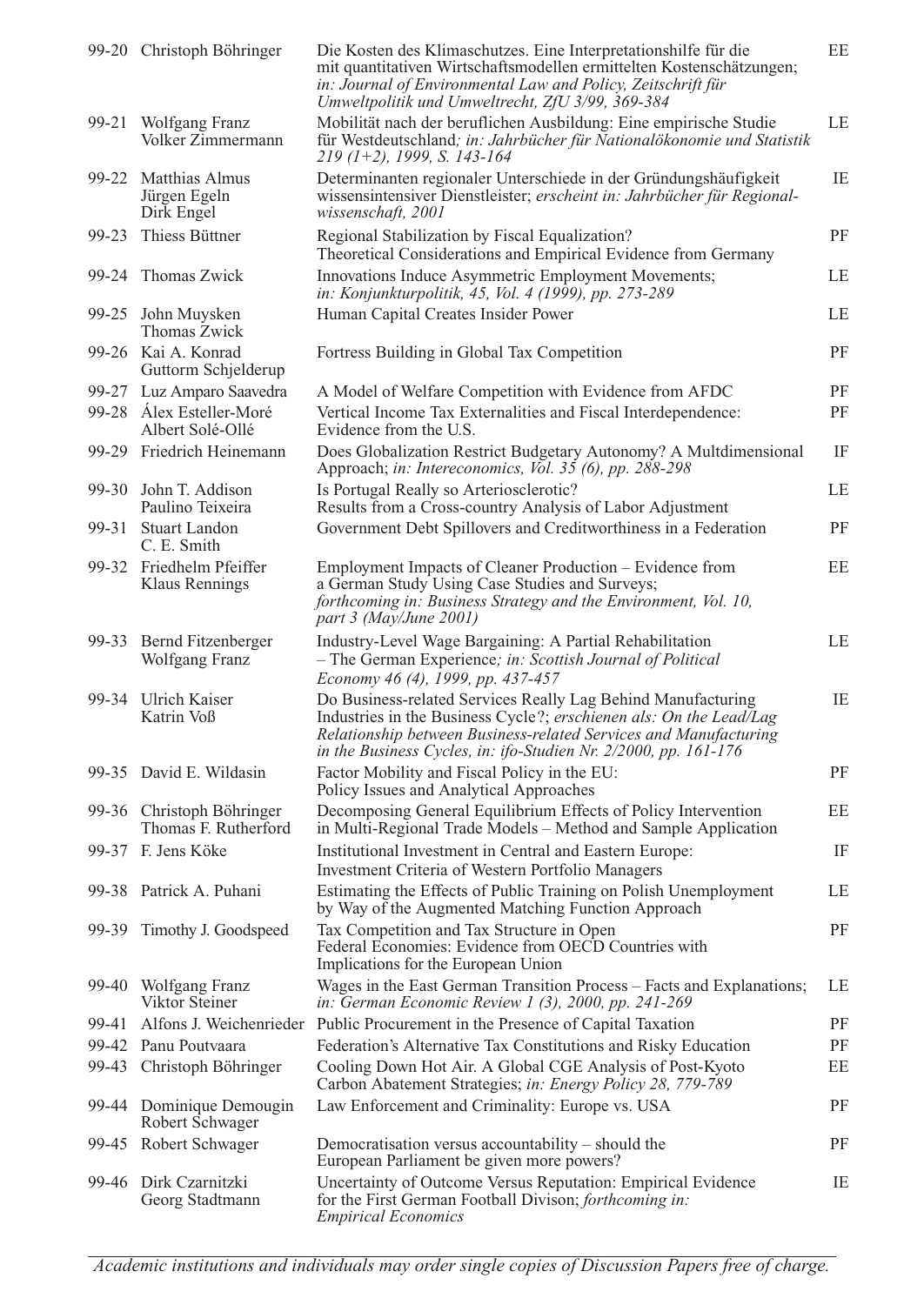|           | 99-47 Patrick A. Puhani                                                                 | Labour Mobility – An Adjustment Mechanism in Euroland?<br>Empirical Evidence for Western Germany, France, and Italy;<br>forthcoming in: German Economic Review                                                                                                                                                    | LE |
|-----------|-----------------------------------------------------------------------------------------|-------------------------------------------------------------------------------------------------------------------------------------------------------------------------------------------------------------------------------------------------------------------------------------------------------------------|----|
|           | 99-48 Wolfgang Franz                                                                    | Real and Monetary Challenges to Wage Policy in Germany at the<br>Turn of the Millennium: Technical Progress, Globalization and<br>European Monetary Union; in: ifo-Studien 46 (1), 2000, S. 13-53                                                                                                                 | LE |
|           | 99-49 Friedrich Heinemann                                                               | Die Reformperspektive der EU-Finanzverfassung nach den<br>Beschlüssen zur Agenda 2000; in: Caesar, Rolf und Hans-Eckart<br>Scharrer (Hrsg.), Die Zukunft Europas im Lichte der Agenda 2000,<br>Baden-Baden 2000                                                                                                   | IF |
|           | 99-50 Ralf-Henning Peters<br>Kerstin Schneider                                          | Die Struktur kollektiver Lohnverhandlungen und Auslandsdirekt-<br>investitionen in der OECD; in: Jahrbücher für Nationalökonomie und<br>Statistik, Bd. 220/1, 2000, S. 48-63.                                                                                                                                     | LE |
|           | 99-51 Massimo Bordignon<br>Sandro Brusco                                                | <b>Optimal Secession Rules</b>                                                                                                                                                                                                                                                                                    | PF |
|           | 99-52 Andreas Wagener                                                                   | Double Bertrand Tax Competition: A Fiscal Game with<br>Governments Acting as Middlemen                                                                                                                                                                                                                            | PF |
| 99-53     | Günther Ebling<br>Norbert Janz                                                          | Export and Innovation Activities in the German Service Sector:<br>Empirical Evidence at the Firm Level                                                                                                                                                                                                            | IE |
| 99-54     | Otto H. Jacobs<br>Christoph Spengel                                                     | The Effective Average Tax Burden in the European Union and the<br>USA: A Computer-based Calculation and Comparison with the Model<br>of the European Tax Analyzer                                                                                                                                                 | PF |
| 99-55     | Christoph Spengel                                                                       | Effective Marginal Tax Rates for US Investors in Germany and<br>Europe: An Analysis of Recent Tax Reforms in Germany;<br>in: Intertax 1999, S. 445-459                                                                                                                                                            | PF |
|           | 99-56 Daniel Radowski<br>Werner Smolny<br>Peter Winker                                  | Investment and Employment Adjustment after Unification:<br>Some Results from a Macroeconometric Disequilibrium Model                                                                                                                                                                                              | LE |
|           | 99-57 Bernd Fitzenberger<br>Wolfgang Franz                                              | Der Flächentarifvertrag: Eine kritische Würdigung aus ökonomischer<br>Sicht; in: W. Franz, H. Hesse; H. J. Ramser, M. Stadler (Hrsg.),<br>Ökonomische Analyse von Verträgen, Tübingen 2000; S. 191-232                                                                                                            | LE |
| 99-58     | Martin Falk<br>Katja Seim                                                               | The Impact of Information Technology on High-skilled Labour<br>in Services: Evidence from Firm Level Panel Data;<br>revised version forthcoming in: Economics of Innovation and<br>New Technology, 2001, Vol. 10, No. 1, pp. 1-35                                                                                 | LE |
|           | 99-59 Martin Falk                                                                       | Technological Innovations and the Expected Demand for<br>Skilled Labour at the Firm Level                                                                                                                                                                                                                         | LE |
|           | 99-60 F. Jens Köke                                                                      | New Evidence on Ownership Structures in Germany                                                                                                                                                                                                                                                                   | IF |
|           | 99-61 Peter Winker<br>Werner Smolny<br>Daniel Radowski                                  | Modeling German Unification in a Disequilibrium Framework                                                                                                                                                                                                                                                         | LE |
|           | 99-62 Ulrich Kaiser                                                                     | Measuring Knowledge Spillovers in Manufacturing and Services:<br>An Empirical Assessment of Alternative Approaches;<br>forthcoming in: Research Policy                                                                                                                                                            | IE |
| 99-63     | Silke I. Januszewski<br>F. Jens Köke<br>Joachim K. Winter                               | Product Market Competition, Corporate Governance and<br>Firm Performance: An Empirical Analysis for Germany                                                                                                                                                                                                       | IF |
|           | 00-01 Friedhelm Pfeiffer<br>Frank Reize                                                 | Formelle und informelle berufliche Weiterbildung und Verdienst<br>bei Arbeitnehmern und Selbständigen; in: R. v. Weizsäcker (Hrsg.),<br>Bildung und Beschäftigung, Berlin, Duncker & Humblodt, 2001                                                                                                               | LE |
|           | 00-02 Michael Lechner<br>Friedhelm Pfeiffer<br>Hannes Spengler<br><b>Matthias Almus</b> | The Impact of Non-profit Temping Agencies on Individual Labour<br>Market Success in the West German State of Rhineland-Palatinate;<br>in: M. Lechner und F. Pfeiffer (Hrsg.), Econometric Evaluation of Active<br>Labour Market Policies, Heidelberg, ZEW Economic Studies Vol. 13,<br>Physica, 2001, pp. 211-242 | LE |
| $00 - 03$ | Elke Wolf                                                                               | Lower Wages for Less Hours?<br>A Simultaneous Wage-Hours Model for Germany                                                                                                                                                                                                                                        | LE |
|           | 00-04 Charlotte Lauer<br>Viktor Steiner                                                 | Returns to Education in West Germany – An Empirical Assessment                                                                                                                                                                                                                                                    | LE |
| $00 - 05$ | <b>Bernhard Boockmann</b><br>Viktor Steiner                                             | Cohort Effects and the Returns to Education in West Germany                                                                                                                                                                                                                                                       | LE |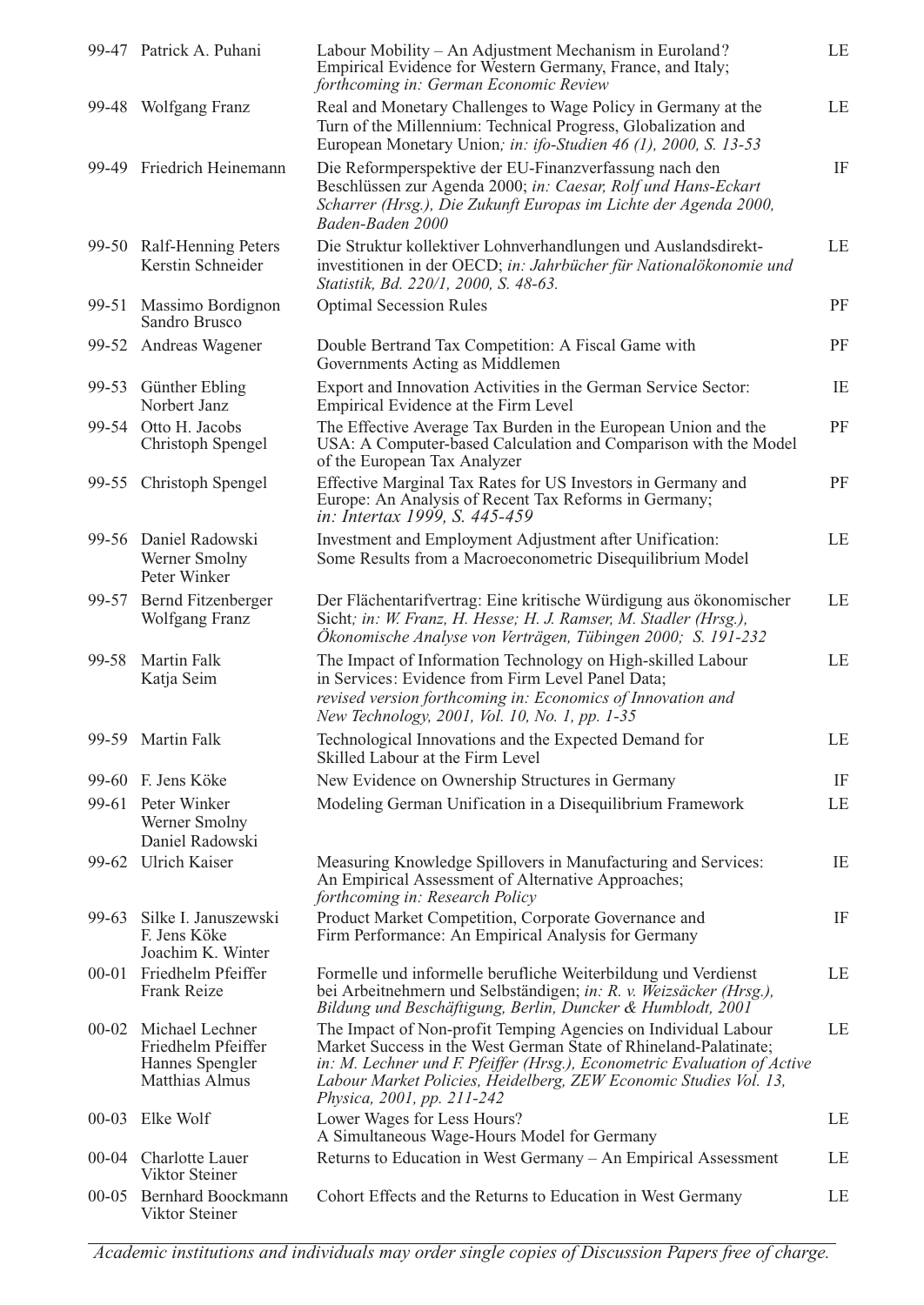|           | 00-06 Bernd Fitzenberger<br>Stefan Speckesser                    | Zur wissenschaftlichen Evaluation der Aktiven Arbeitsmarktpolitik<br>in Deutschland: Ein Überblick; erscheint in: Mitteilungen aus der<br>Arbeitsmarkt- und Berufsforschung, Band 3, 2000 | LE       |
|-----------|------------------------------------------------------------------|-------------------------------------------------------------------------------------------------------------------------------------------------------------------------------------------|----------|
| $00 - 07$ | Charlotte Lauer                                                  | Gender Wage Gap in West Germany: How Far Do Gender<br>Differences in Human Capital Matter?                                                                                                | LE       |
|           | 00-08 Ulrich Kaiser                                              | A Note on the Calculation of Firm-specific and Skill-specific<br>Labor Costs from Firm-level Data; forthcoming in: Jahrbücher für<br>Nationalökonomie und Statistik 5, 541-551            | IE       |
|           | 00-09 Margit Kraus<br>Robert Schwager                            | EU Enlargement and Immigration                                                                                                                                                            | PF       |
| $00-10$   | Dirk Czarnitzki<br>Kornelius Kraft                               | An Empirical Test of the Asymmetric Models on Innovative Activity:<br>Who Invests More into $R&D$ – the Incumbent or the Challenger?                                                      | IE       |
| $00 - 11$ | Christoph Böhringer<br>Thomas F. Rutherford                      | Decomposing the Cost of Kyoto. A Global CGE Analysis of<br>Multilateral Policy Impacts.                                                                                                   | EE       |
|           | 00-12 Friedrich Heinemann                                        | Die Psychologie irrationaler Wirtschaftspolitik am Beispiel des<br>Reformstaus; forthcoming in: Zeitschrift für Wirtschaftspolitik, 2001                                                  | IF       |
|           | 00-13 Ralf-Henninng Peters                                       | Kollektive Lohnverhandlungen und Auslandsdirektinvestitionen:<br>Eine empirische Studie mit Firmendaten                                                                                   | LE       |
|           | 00-14 Bernhard Bookmannn                                         | The Ratification of ILO Conventions: A Failure Time Analysis                                                                                                                              | LE       |
|           | 00-15 Christoph Spengel                                          | Effektive Steuerbelastung der grenzüberschreitenden Geschäftstätigkeit<br>nach den Vorschlägen zur Reform der Unternehmensbesteuerung                                                     | PF       |
|           | 00-16 Martin Falk<br><b>Bertrand Koebel</b>                      | A Dynamic Heterogeneous Labour Demand Model for German<br>Manufacturing; in: Applied Economics, 2001, Vol. 33, pp. 339-438                                                                | LE       |
|           | 00-17 Axel Börsch-Supan<br>F. Jens Köke                          | An Applied Econometricians' View of<br><b>Empirical Corporate Governance Studies</b>                                                                                                      | IF       |
|           | 00-18 Viktor Steiner<br><b>Charlotte Lauer</b>                   | Private Erträge von Bildungsinvestitionen in Deutschland                                                                                                                                  | LE       |
|           | 00-19 Friedrich Heinemann                                        | After the Death of Inflation: Will Fiscal Drag Survive?<br>forthcoming in: Fiscal Studies, 2001                                                                                           | IF       |
|           | 00-20 Viktor Steiner<br>Ralf-Henning Peters                      | Employment Effects of Work Sharing –<br>An Econometric Analysis for West Germany                                                                                                          | LE       |
|           | 00-21 F. Jens Köke<br>Tanja Salem                                | Corporate Finance and Restructuring: Evidence from<br>Central and Eastern Europe                                                                                                          | IF       |
| $00 - 22$ | <b>Ulrich Kaiser</b><br>Markus Kreuter<br>Hiltrud Niggemann      | The ZEW/Creditreform Business Survey in the Business-related<br>Services Sector: Sampling Frame, Stratification, Expansion and<br>Results                                                 | IE       |
|           | 00-23 Christoph Böhringer<br>Tim Hoffmann<br>Stefan Vögele       | The Cost of Phasing Out Nuclear Power.<br>A Quantitative Assessment of Alternative Scenarios for Germany                                                                                  | $\rm EE$ |
|           | 00-24 Michael Gerfin<br>Michael Lechner                          | Microeconometric Evaluation of the Active Labour Market Policy<br>in Switzerland                                                                                                          | LE       |
|           | 00-25 Ulrich Kaiser                                              | Research Cooperation and Research Expenditures with Endogenous<br>Absorptive Capacity. Theory and Microeconometric Evidence for the<br>German Service Sector                              | IE       |
|           | 00-26 Frank Reize                                                | Leaving Unemployment for Self-employment.<br>A Discrete Duration Analysis of Determinants and Stability<br>of Self-employment among Former Unemployed                                     | LE       |
|           | 00-27 Horst Entorf<br>Hannnes Spengler                           | Criminality, Social Cohesion and Economic Performance                                                                                                                                     | LE       |
|           | 00-28 Friedhelm Pfeiffer                                         | Training and Individual Performance in Europe: Evidence from<br>Microeconometric Studies                                                                                                  | LE       |
|           | 00-29 Margit Kraus<br>Steffen Wirth                              | Savings, Expectations and Technological Unemployment.<br>A Generalization of Assumptions for the Hicksian Fixwage Traverse                                                                | PF       |
|           | 00-30 Dirk Engel<br>Andreas Fier                                 | Does R&D-Infrastructure Attract High-Tech Start-Ups?                                                                                                                                      | IE       |
|           | 00-31 Henrike Koschel                                            | Substitution Elasticities between Capital, Labour, Material,<br>Electricity and Fossil Fuels in German Producing and Service Sectors                                                      | EE       |
|           | 00-32 Nguyen van Phu<br><b>Ulrich Kaiser</b><br>François Laisney | The Performance of German Firms in the Business-related<br>Service Sectors: A Dynamic Analysis                                                                                            | IE       |
| $00 - 33$ | <b>Ulrich Kaiser</b><br>Friedhelm Pfeiffer                       | Collective Wage Agreements and the Adjustment of Workers<br>and Hours in German Service Firms                                                                                             | LE       |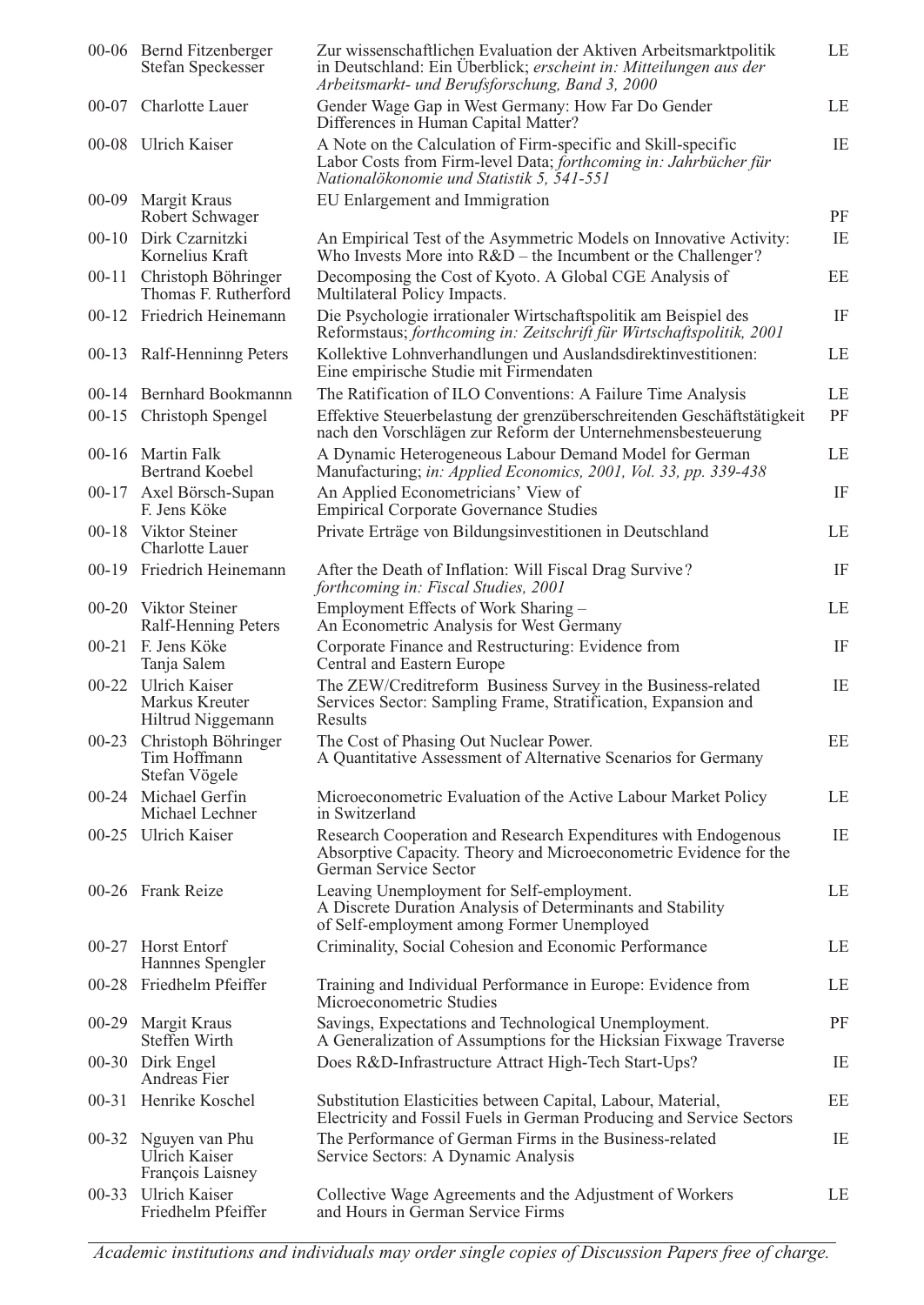|           | 00-34 Ulrich Kaiser<br>Friedhelm Pfeiffer                     | Tarifverträge und Beschäftigungspolitik in Dienstleistungsunternehmen<br>in: U. Backes-Gellner, M. Kräkel, B. Schauenberg und G. Steiner (Hrsg.),<br>Flexibilisierungstendenzen in der betrieblichen Personalpolitik-Anreize,<br>Arbeitszeiten und Qualifikation, Düsseldorf, Rainer Hampp-Verlag, 2000,<br>$S. 233 - 256$     | LE       |
|-----------|---------------------------------------------------------------|--------------------------------------------------------------------------------------------------------------------------------------------------------------------------------------------------------------------------------------------------------------------------------------------------------------------------------|----------|
| $00 - 35$ | Oliver Bürgel<br>Andreas Fier<br>Georg Licht<br>Gordon Murray | Internationalisation of High-Tech Start-Ups and Fast Growth-Evidence<br>for UK and Germany, in: P. D. Reynolds et. al., Frontiers of Entrepreneur-<br>ship Research 2000, Proceedings of the twentieth Annual Entrepreneurship<br>Research Conference, Center for Entrepreneurial Studies, Babson Park,<br>Massachusetts (USA) | IE       |
|           | 00-36 Peter Winker<br>Martin Beck                             | International Spillovers and Feedback: Modelling in a<br>Disequilibrium Framework                                                                                                                                                                                                                                              | LE       |
| $00 - 37$ | Joan Muysken<br>Thomas Zwick                                  | Wage Divergence and Unemployment: The Impact of Insider Power<br>and Training Costs                                                                                                                                                                                                                                            | LE       |
| $00 - 38$ | Dirk Czarnitzki<br>Kornelius Kraft                            | Haftungsregeln und Innovation; in: Jahrbücher für Nationalökonomie<br>und Statistik 220(5), S. 513-526                                                                                                                                                                                                                         | IE       |
| $00 - 39$ | Dieter Hess<br>Erik Lüders                                    | New Economy Accounting: Why are Broad-based Stock Option Plans<br>so Attractive?                                                                                                                                                                                                                                               | IF       |
|           | 00-40 Margit Kraus                                            | Social Security Strategies and Redistributive Effects in<br>European Social Transfer Systems                                                                                                                                                                                                                                   | PF       |
| $00 - 41$ | Wolfgang Franz                                                | Neues von der NAIRU?                                                                                                                                                                                                                                                                                                           | LE       |
| $00-42$   | Michael Schröder                                              | Investment Opportunities in Central and Eastern European<br>Equity Markets - An Econometric Examination of the Risk-return<br>Relationships for Western Investors                                                                                                                                                              | IF       |
| $00-43$   | Friedrich Heinemann                                           | The Political Economy of EU Enlargement and the Treaty of Nice                                                                                                                                                                                                                                                                 | $\rm IF$ |
|           | 00-44 Matthias Almus                                          | The Shadow of Death: An Empirical Analysis of the Pre-Exit<br>Performance of Young German Firms                                                                                                                                                                                                                                | IE       |
|           | 00-45 Christoph Böhringer<br>Klaus Conrad<br>Andreas Löschel  | Carbon Taxes and Joint Implementation. An Applied General<br>Equilibrium Analysis for Germany and India                                                                                                                                                                                                                        | EE       |
|           | 00-46 Christoph Böhringer                                     | Industry-level Emission Trading Between Power Producers in the EU;<br>forthcoming 2001 in: Applied Economics                                                                                                                                                                                                                   | EE       |
| 00-47     | Thomas Zwick                                                  | Empirical Determinants of Employee Resistance Against Innovations;<br>erscheint als "Empirische Determinanten des Widerstandes von<br>Mitarbeitern gegen Innovationen" in: Zeitschrift für betriebswirt-<br>schaftliche Forschung (zfbf)                                                                                       | LE       |
|           | 00-48 Bernd Fitzenberger<br>Gaby Wunderlich                   | Gender Wage Differences in West Germany: A Cohort Analysis                                                                                                                                                                                                                                                                     | LE       |
| $00-49$   | Bernd Fitzenberger<br>Wolfgang Franz                          | Jobs. Jobs? Jobs! Orientierungshilfen für den Weg zu mehr<br>Beschäftigung; erscheint in: W. Franz, H. Hesse, H. J. Ramser,<br>M. Stadler (Hrsg.), Wirtschaftliche Herausforderungen an der<br>Jahrtausendwende, Tübingen, 2001                                                                                                | LE       |
| $00 - 50$ | Thiess Büttner<br>Robert Schwager                             | Länderautonomie in der Einkommensteuer: Konsequenzen eines<br>Zuschlagsmodells                                                                                                                                                                                                                                                 | PF       |
| $00 - 51$ | <b>Martin Falk</b><br><b>Bertrand Koebel</b>                  | Outsourcing of Services, Imported Materials and the<br>Demand for Heterogeneous Labour: An Application of a<br>Generalised Box-Cox Function                                                                                                                                                                                    | LE       |
|           | 00-52 Dirk Czarnitzki<br>Alfred Spielkamp                     | Business Services in Germany: Bridges for Innovation;<br>forthcoming 2003 in: The Service Industries Journal 23(2).                                                                                                                                                                                                            | IE       |
| $00 - 53$ | Tim Laas                                                      | Berücksichtigung von Steuern bei der Bewertung von Unternehmen<br>am Beispiel der DCF-Methoden                                                                                                                                                                                                                                 | PF       |
|           | 00-54 Elke Wolf                                               | Loosening Hours Constraints on the Supply of Labor. What if<br>Germans Had a Dutch Labor Market?                                                                                                                                                                                                                               | LE       |
|           | 00-55 Felix P. Hüfner                                         | The British Foreign Exchange Reserves Puzzle                                                                                                                                                                                                                                                                                   | IF       |
|           | 00-56 Patrick A. Puhani                                       | On the Identification of Relative Wage Rigidity Dynamics.<br>A Proposal for a Methodology on Cross-section Data and Empirical<br>Evidence for Poland in Transition                                                                                                                                                             | LE       |
| $00 - 57$ | Sigurd Weinreich                                              | Die externen Luftverschmutzungskosten des motorisierten<br>Individualverkehrs in Deutschland – ein regionaler Vergleich                                                                                                                                                                                                        | EE       |
| $00 - 58$ | Ulrich Kaiser<br>Alexandra Spitz                              | Quantification of Qualitative Data Using Ordered Probit<br>Models with an Application to a Business Survey in the German<br>Service Sector                                                                                                                                                                                     | IE       |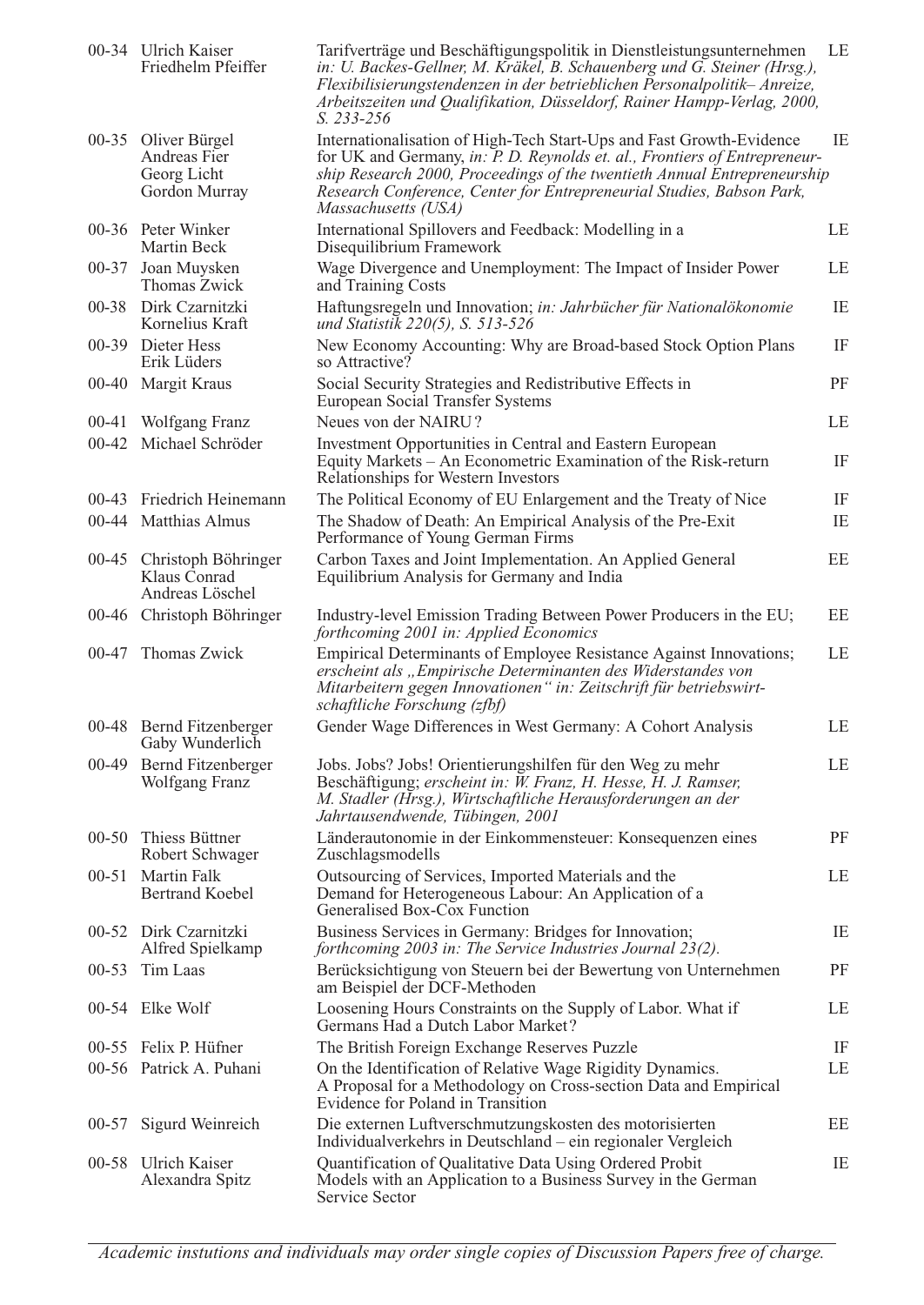|           | 00-59 Charlotte Lauer                                    | Enrolments in Higher Education in West Germany. The Impact of<br>Social Background, Labour Market Returns and Educational Funding.     | LE |
|-----------|----------------------------------------------------------|----------------------------------------------------------------------------------------------------------------------------------------|----|
|           | 00-61 Dieter Hess                                        | Surprises in Scheduled Releases: Why do They Move the<br><b>Bond Market?</b>                                                           | IF |
| $00 - 62$ | Tereza Tykvová                                           | What Do Economists Tell Us about Venture Capital Contracts?                                                                            | IF |
| $00 - 63$ | Ruth Miquel<br>François Laisney                          | Consumption and Nutrition: Age – Intake Profiles for<br>Czechoslovakia 1989-1992, forthcoming in: The Economics of<br>Transition, 2001 | LE |
|           | 00-64 Matthias Almus                                     | What Characterizes a Fast Growing Firm?                                                                                                | IE |
|           | 00-65 Dirk Czarnitzki<br>Georg Stadtmann                 | The Behaviour of Noise Traders - Empirical Evidence on Purchases<br>of Business Magazines                                              | IE |
|           | 00-67 Jens Köke                                          | Control Transfers in Corporate Germany: Their Frequency, Causes<br>and Consequences                                                    | IF |
|           | 00-68 Dirk Czarnitzki<br>Kornelius Kraft                 | Management Control and Innovative Activity                                                                                             | IE |
|           | 00-69 Miriam Beblo<br>Elke Wolf                          | How Much Does a Year off Cost? Estimating the Wage Effects of<br><b>Employment Breaks and Part-Time Periods</b>                        | LE |
|           | 00-70 Bertrand Koebel<br>Martin Falk<br>François Laisney | Imposing and Testing Curvature Conditions on a Box-Cox<br>Cost Function                                                                | LE |
| $01 - 01$ | Wolfgang Franz<br>Friedhelm Pfeiffer                     | Tarifbindung und die ökonomische Rationalität von Lohnrigiditäten                                                                      | LE |
|           | 01-02 Peter Westerheide                                  | Kosten der privaten Altersvorsorge. Private Rentenversicherungen<br>und Fondssparpläne im Vergleich                                    | IF |
|           | 01-03 Matthias Almus<br><b>Susanne Prantl</b>            | Die Auswirkungen öffentlicher Gründungsförderung auf das<br>Überleben und Wachstum junger Unternehmen                                  | IE |
|           | 01-04 Felix Hüfner<br>Michael Schröder                   | Unternehmens- versus Analsystenbefragungen - Zum Prognosegehalt<br>von ifo-Geschäftserwartungen und ZEW-Konjunkturerwartungen          | IF |
|           | 01-05 Dirk Czarnitzki                                    | Die Auswirkung der Forschungs- und Technologiepolitik auf die<br>Innovationsaktivitäten ostdeutscher Unternehmen                       | IE |
|           | 01-06 Christoph Böhringer<br>Carsten Vogt                | Internationaler Klimaschutz – nicht mehr als symbolische Politik?                                                                      | EE |
| 01-07     | Christoph Böhringer<br>Heinz Welsch<br>Andreas Löschel   | Environmental Taxation and Structural Change in an Open Economy.<br>A CGE Analysis with Imperfect Competition and Free Entry.          | EE |
|           | 01-08 Klaus Rennings<br>Thomas Zwick                     | The Employment Impact of Cleaner Production on the Firm Level:<br>Empirical Evidence from a Survey in Five European Countries          | EE |
| $01-09$   | <b>Ulrich Kaiser</b>                                     | Moving In and Out of Financial Distress: Evidence for Newly<br>Founded Service Sector Firms                                            | IE |
|           | 01-10 Matthias Almus<br>Dirk Czarnitzki                  | The Effects of Public R&D Subsidies on Firms' Innovation<br>Activities in a Transition Economy: The Case of Eastern Germany            | IE |
| $01 - 11$ | Thiess Büttner                                           | Fiscal Externalities in Local Tax Competition: Empirical Evidence<br>from a Panel of German Jurisdictions                              | PF |
|           | 01-12 Peter Jacobebbinghaus<br>Thomas Zwick              | New Technologies and the Demand for Medium Qualified Labour<br>in Germany                                                              | LE |
| $01-13$   | <b>Frank Reize</b>                                       | FIML Estimation of a Bivariate Probit Selection Rule -<br>An Application on Firm Growth and Subsidisation                              | LE |
|           | 01-14 Andreas Lange<br>Carsten Vogt                      | Cooperation in International Environmental Negotiations<br>due to a Preference for Equity                                              | EE |
| $01 - 15$ | Erik Lüders<br><b>Bernhard Peisl</b>                     | How do Investors' Expectations Drive Asset Prices?                                                                                     | IF |
|           | 01-16 Friedrich Heinemann<br>Viktor Winschel             | Public Deficits and Borrowing Costs: The Missing Half of<br>Market Discipline                                                          | IF |
|           | 01-17 Walter A. Oechsler                                 | Arbeitsrechtliche Hemmnisse für die Anreizwirkung<br>flexibler Entgeltsysteme                                                          | LE |
|           | 01-18 Elke Wolf                                          | Comparing the Part-time Wage Gap in Germany and the Netherlands                                                                        | LE |
| $01-19$   | Dirk Czarnitzki<br>Andreas Fier                          | Do R&D Subsidies Matter? – Evidence for the German Service Sector                                                                      | IE |
|           | 01-20 Dietmar Moch                                       | Price Indices for Information and Communication Technology<br>Industries – An Application to the German PC Market                      | IE |